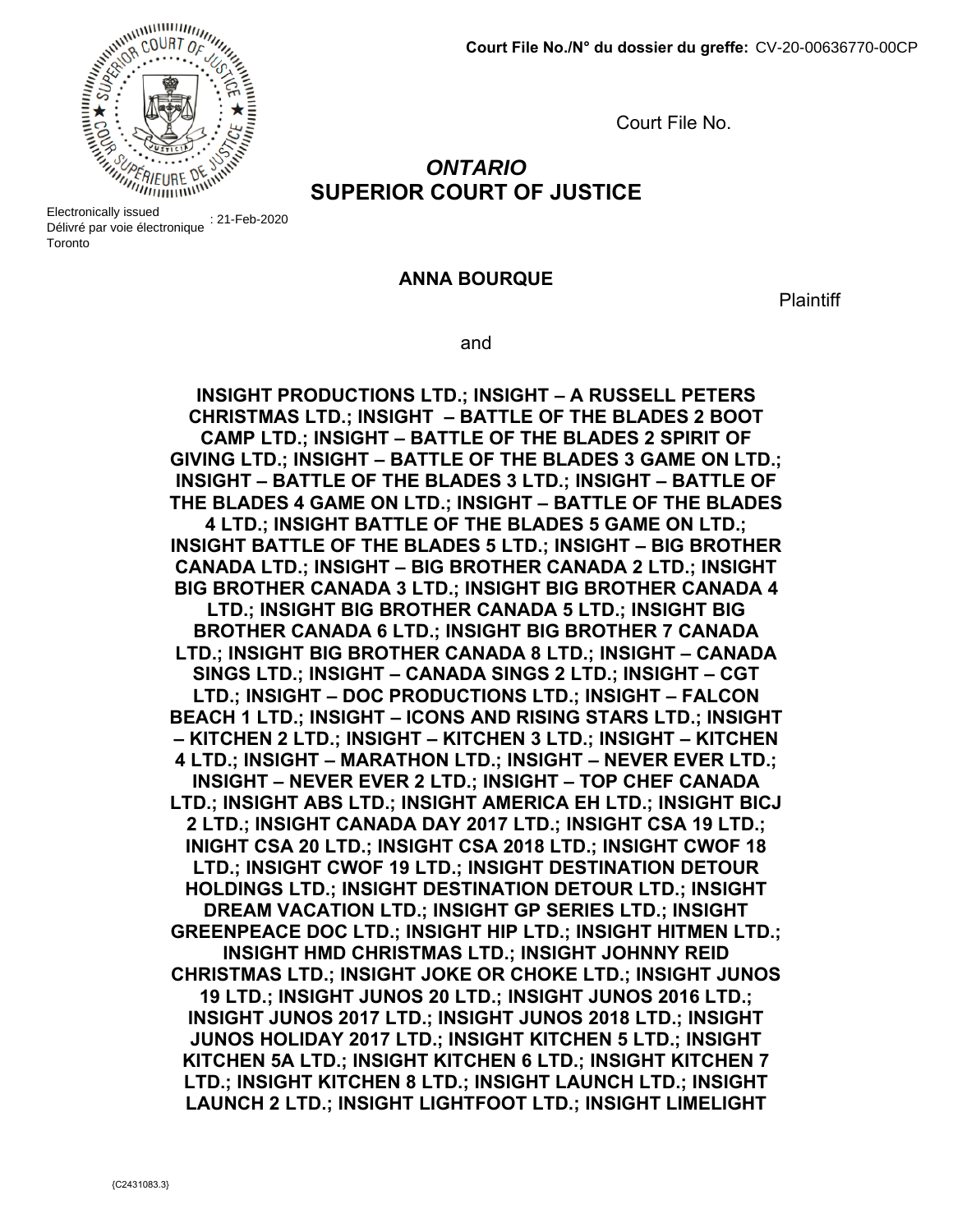**LTD.; INSIGHT NYE 18 LTD.; INSIGHT NYE 19 LTD.; INSIGHT NYE 150 LTD.; INSIGHT NYE 2017 LTD.; INSIGHT PRODUCTION COMPANY LTD.; INSIGHT SCTV 2018 SPECIAL LTD.; INSIGHT THE SCHEME TEAM LTD.; INSIGHT-BATTLE OF THE BLADES 2 LTD.; INSIGHT-BATTLE OF THE BLADES LTD.; INSIGHT-COMEDY GOLD LTD.; INSIGHT-FALCON BEACH 2 LTD.; INSIGHT-FALCON BEACH LTD.; INSIGHT-HATCHING MATCHING AND DISPATCHING LTD.; INSIGHT-NAKED LTD.; INSIGHT-SABBATICAL LTD.; INSIGHT-VANCOUVER PRODUCTION 2009 LTD.; ENDURANCE ENTERTAINMENT 5 LTD.; CHASE ENTERTAINMENT 6 LTD.**

**Defendants** 

## **STATEMENT OF CLAIM**

#### **PROCEEDING UNDER the** *Class Proceedings Act***, 1992**

#### **TO THE DEFENDANTS**

**A LEGAL PROCEEDING HAS BEEN COMMENCED AGAINST YOU** by the Plaintiff. The Claim made against you is set out in the following pages.

**IF YOU WISH TO DEFEND THIS PROCEEDING**, you or an Ontario lawyer acting for you must prepare a Statement of Defence in Form 18A prescribed by the Rules of Civil Procedure, serve it on the Plaintiff's lawyer or, where the Plaintiff does not have a lawyer, serve it on the Plaintiff, and file it, with proof of service in this court office, **WITHIN TWENTY DAYS** after this Statement of Claim is served on you, if you are served in Ontario.

If you are served in another province or territory of Canada or in the United States of America, the period for serving and filing your Statement of Defence is forty days. If you are served outside Canada and the United States of America, the period is sixty days.

Instead of serving and filing a Statement of Defence, you may serve and file a Notice of Intent to Defend in Form 18B prescribed by the Rules of Civil Procedure. This will entitle you to ten more days within which to serve and file your Statement of Defence.

**IF YOU FAIL TO DEFEND THIS PROCEEDING, JUDGMENT MAY BE GIVEN AGAINST YOU IN YOUR ABSENCE AND WITHOUT FURTHER NOTICE TO YOU. IF YOU WISH TO DEFEND THIS PROCEEDING BUT ARE UNABLE TO PAY LEGAL FEES, LEGAL AID MAY BE AVAILABLE TO YOU BY CONTACTING A LOCAL LEGAL AID OFFICE.**

I**F YOU PAY THE PLAINTIFF'S CLAIM**, and \$750 for costs, within the time for serving and filing your Statement of Defence you may move to have this proceeding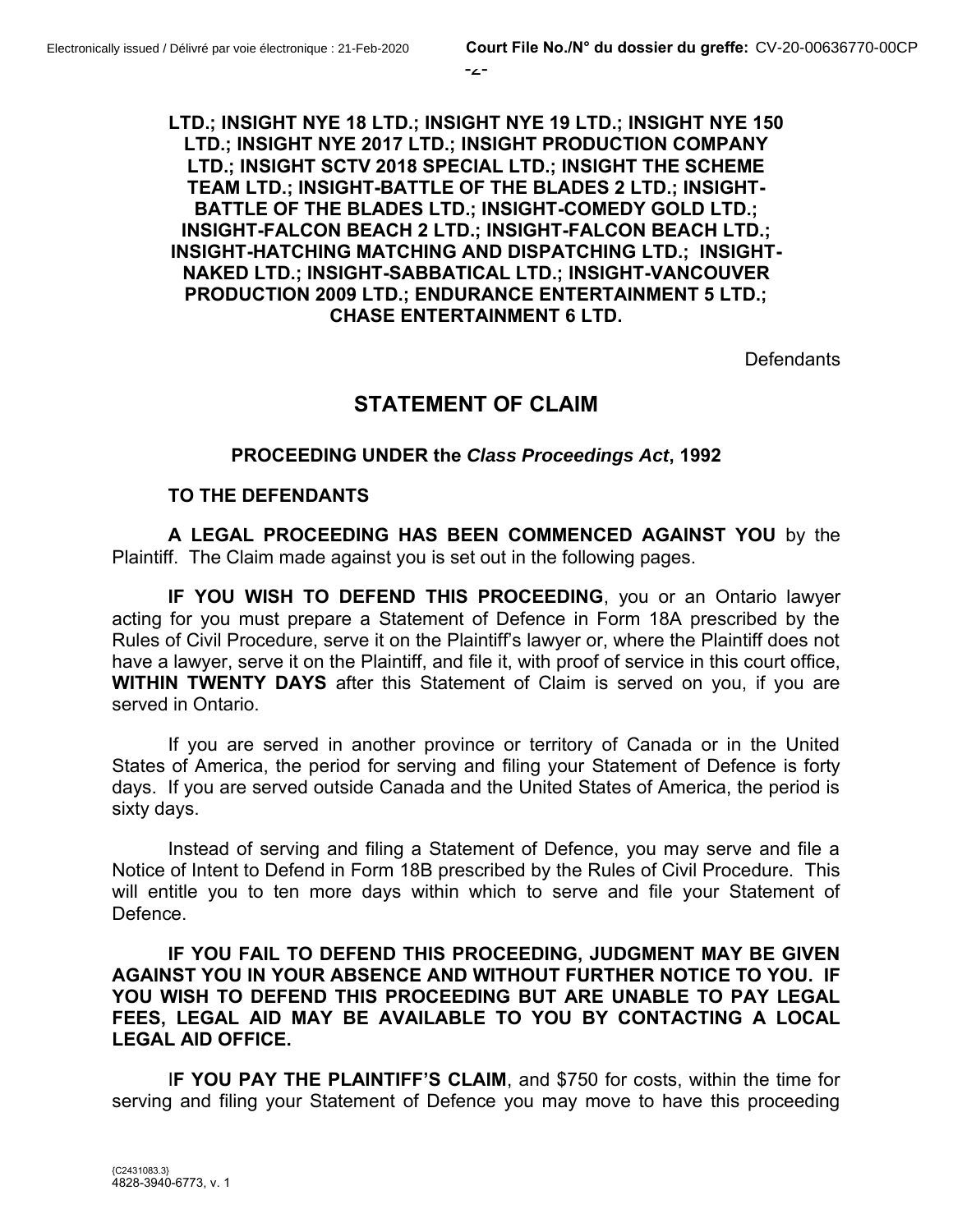$-3 -$ 

dismissed by the Court. If you believe the amount claimed for costs is excessive, you may pay the Plaintiff's claim and \$400 for costs and have the costs assessed by the Court.

**TAKE NOTICE: THIS ACTION WILL AUTOMATICALLY BE DISMISSED** if it

has not been set down for trial or terminated by any means within five years after the action was commenced unless otherwise ordered by the court.

Date February 21, 2020 Issued by "Issued Electronically"

Local Registrar

Address of Superior Court of Justice court office: 330 University Avenue Toronto, ON M5G 1R7

**TO: INSIGHT PRODUCTIONS LTD.**  135 Liberty Street Suite 401 Toronto, Ontario M6K 1A7

- **AND TO: INSIGHT – A RUSSELL PETERS CHRISTMAS LTD.** 135 Liberty Street Suite 401 Toronto, Ontario M6K 1A7
- **AND TO: INSIGHT – BATTLE OF THE BLADES 2 BOOT CAMP LTD.** 135 Liberty Street Suite 401 Toronto, Ontario M6K 1A7
- **AND TO: INSIGHT – BATTLE OF THE BLADES 2 SPIRIT OF GIVING LTD.** 135 Liberty Street Suite 401 Toronto, Ontario M6K 1A7
- **AND TO: INSIGHT – BATTLE OF THE BLADES 3 GAME ON LTD.** 135 Liberty Street Suite 401 Toronto, Ontario M6K 1A7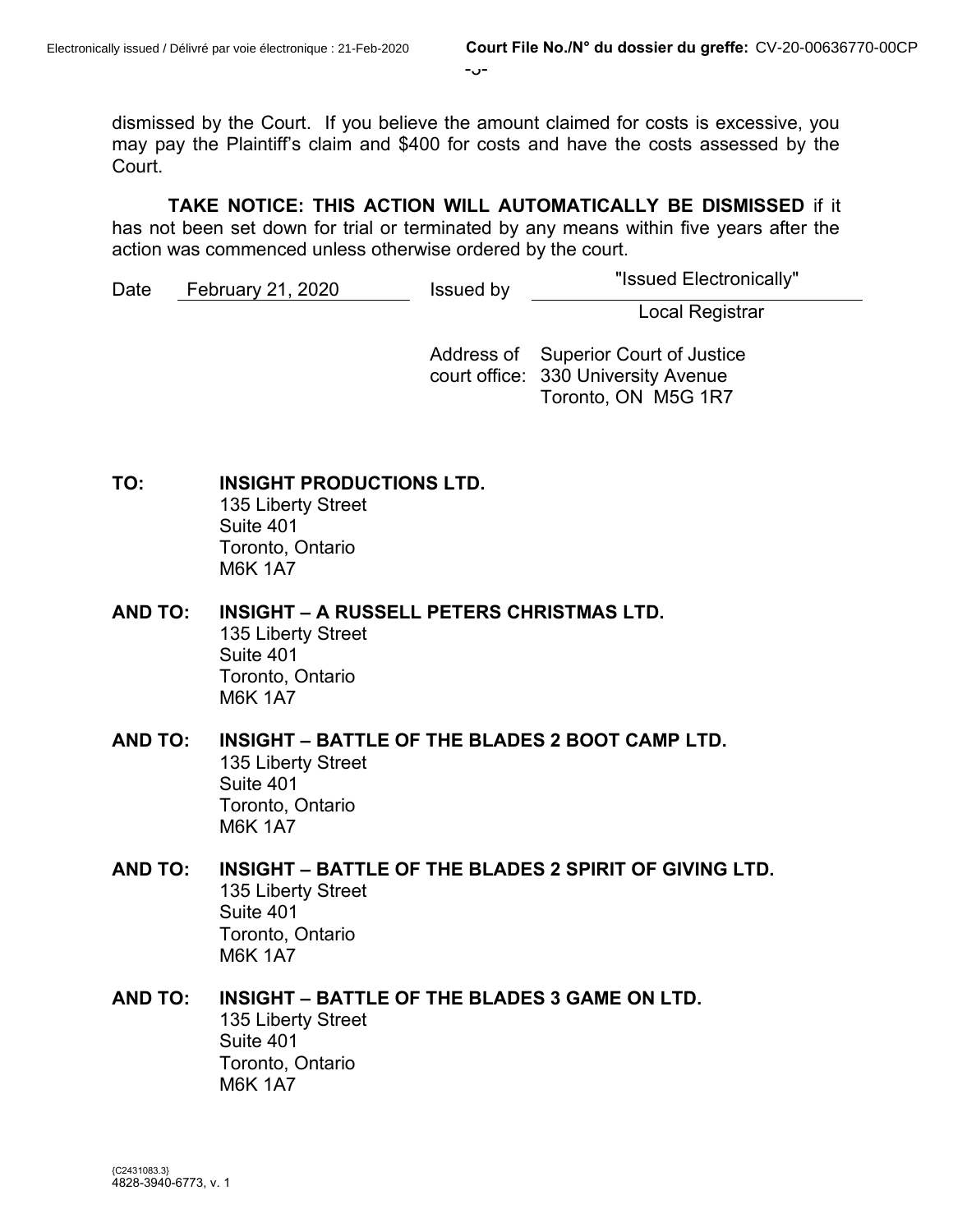#### -4-

- **AND TO: INSIGHT – BATTLE OF THE BLADES 3 LTD.** 135 Liberty Street Suite 401 Toronto, Ontario M6K 1A7
- **AND TO: INSIGHT – BATTLE OF THE BLADES 4 GAME ON LTD.** 135 Liberty Street Suite 401 Toronto, Ontario M6K 1A7
- **AND TO: INSIGHT – BATTLE OF THE BLADES 4 LTD.** 135 Liberty Street Suite 401 Toronto, Ontario M6K 1A7
- **AND TO: INSIGHT BATTLE OF THE BLADES 5 GAME ON LTD.** 135 Liberty Street Suite 401 Toronto, Ontario M6K 1A7
- **AND TO: INSIGHT BATTLE OF THE BLADES 5 LTD.** 135 Liberty Street Suite 401 Toronto, Ontario M6K 1A7
- **AND TO: INSIGHT – BIG BROTHER CANADA LTD.** 135 Liberty Street Suite 401 Toronto, Ontario M6K 1A7
- **AND TO: INSIGHT – BIG BROTHER CANADA 2 LTD.** 135 Liberty Street Suite 401 Toronto, Ontario M6K 1A7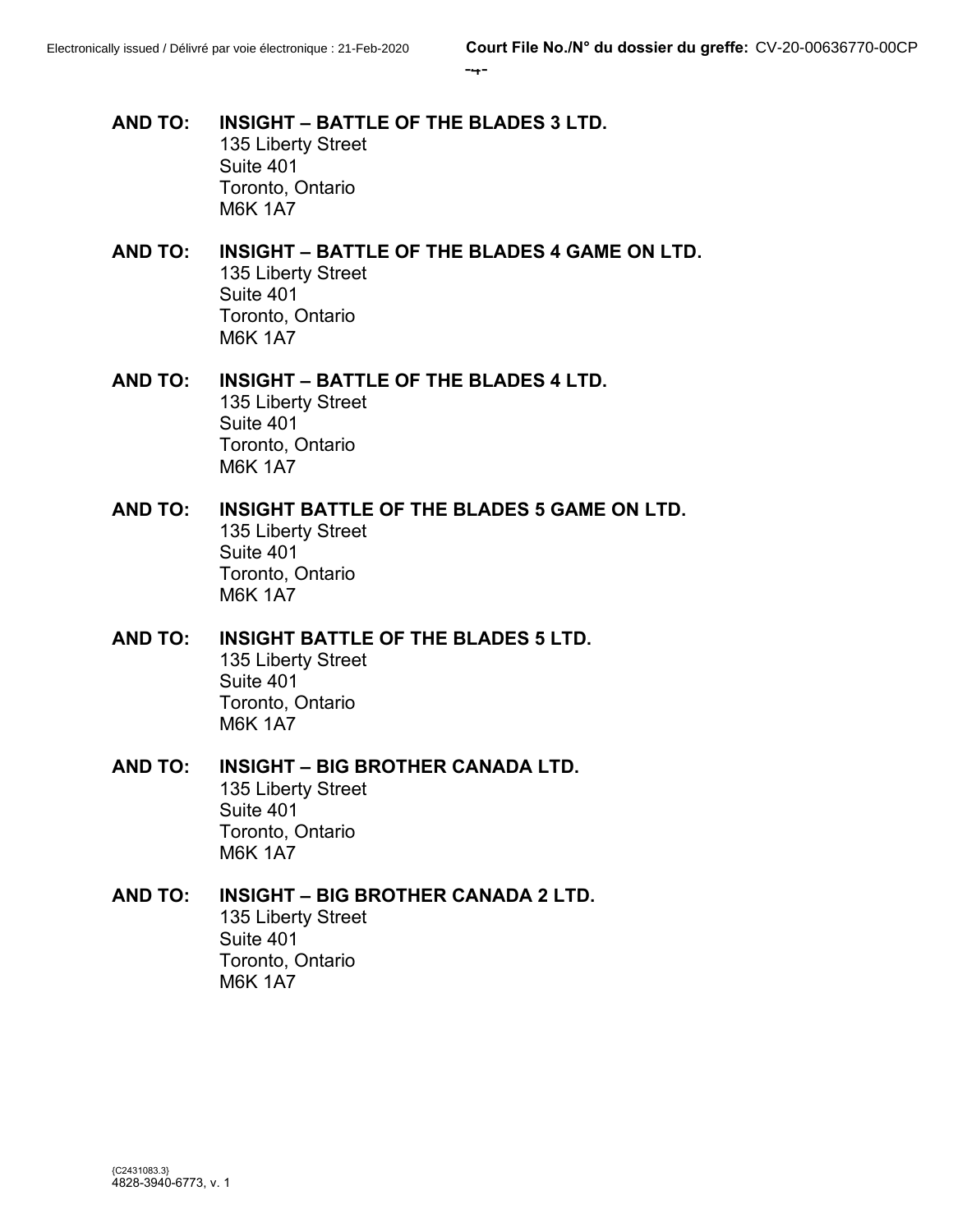- **AND TO: INSIGHT BIG BROTHER CANADA 3 LTD.** 135 Liberty Street Suite 401 Toronto, Ontario M6K 1A7
- **AND TO: INSIGHT BIG BROTHER CANADA 4 LTD.** 135 Liberty Street Suite 401 Toronto, Ontario M6K 1A7
- **AND TO: INSIGHT BIG BROTHER CANADA 5 LTD.** 135 Liberty Street Suite 401 Toronto, Ontario M6K 1A7
- **AND TO: INSIGHT BIG BROTHER CANADA 6 LTD.** 135 Liberty Street Suite 401 Toronto, Ontario M6K 1A7
- **AND TO: INSIGHT BIG BROTHER CANADA 7 LTD.** 135 Liberty Street Suite 401 Toronto, Ontario M6K 1A7
- **AND TO: INSIGHT BIG BROTHER CANADA 8 LTD.** 135 Liberty Street Suite 401 Toronto, Ontario M6K 1A7
- **AND TO: INSIGHT – CANADA SINGS LTD.** 135 Liberty Street Suite 401 Toronto, Ontario M6K 1A7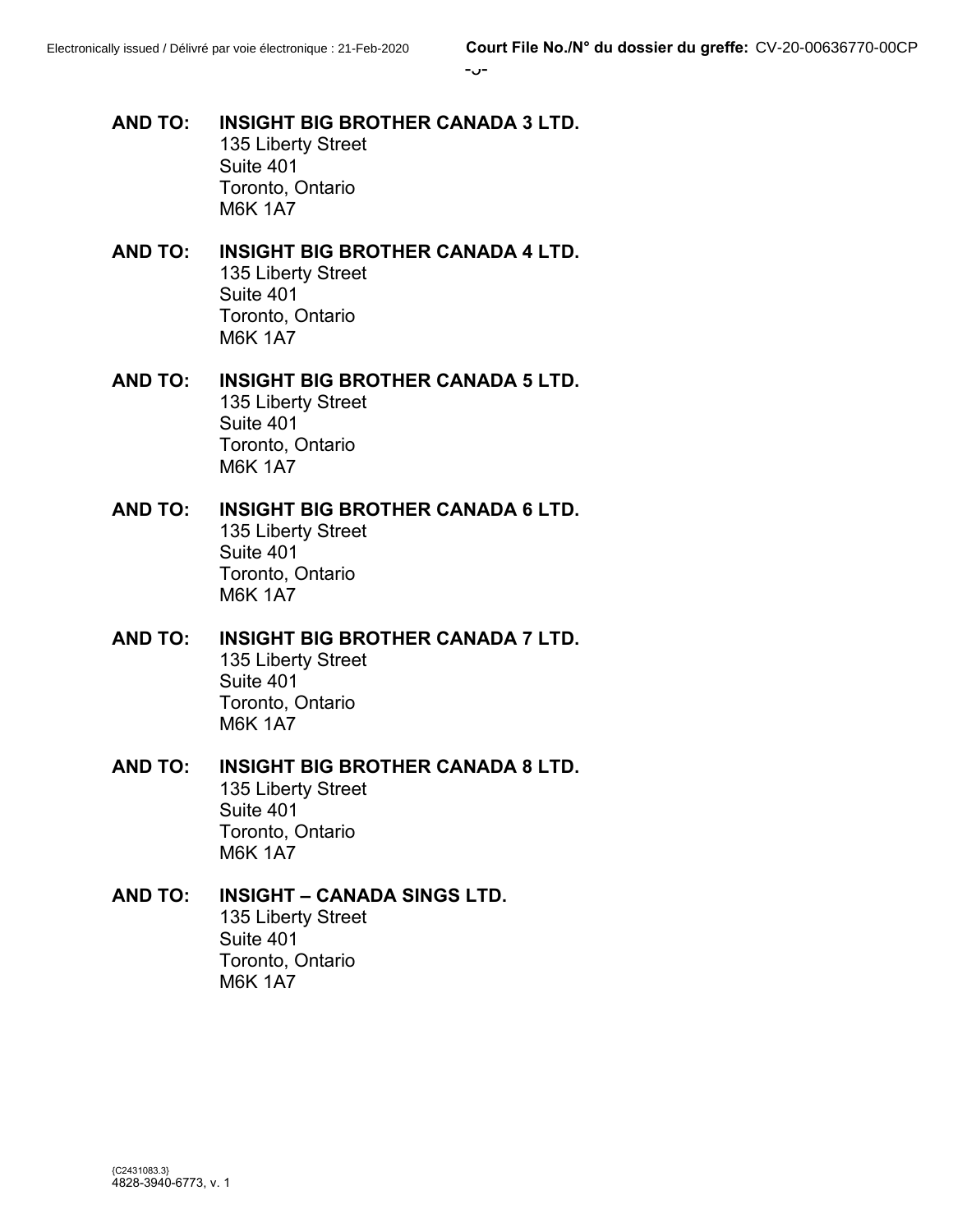- **AND TO: INSIGHT – CANADA SINGS 2 LTD.** 135 Liberty Street Suite 401 Toronto, Ontario M6K 1A7
- **AND TO: INSIGHT – CGT LTD.** 135 Liberty Street Suite 401 Toronto, Ontario M6K 1A7
- **AND TO: INSIGHT – DOC PRODUCTIONS LTD.** 135 Liberty Street Suite 401 Toronto, Ontario M6K 1A7
- **AND TO: INSIGHT – FALCON BEACH 1 LTD.** 135 Liberty Street Suite 401 Toronto, Ontario M6K 1A7
- **AND TO: INSIGHT – ICONS AND RISING STARS LTD.** 135 Liberty Street Suite 401 Toronto, Ontario M6K 1A7
- **AND TO: INSIGHT – KITCHEN 2 LTD.** 135 Liberty Street Suite 401 Toronto, Ontario M6K 1A7
- **AND TO: INSIGHT – KITCHEN 3 LTD.** 135 Liberty Street Suite 401 Toronto, Ontario M6K 1A7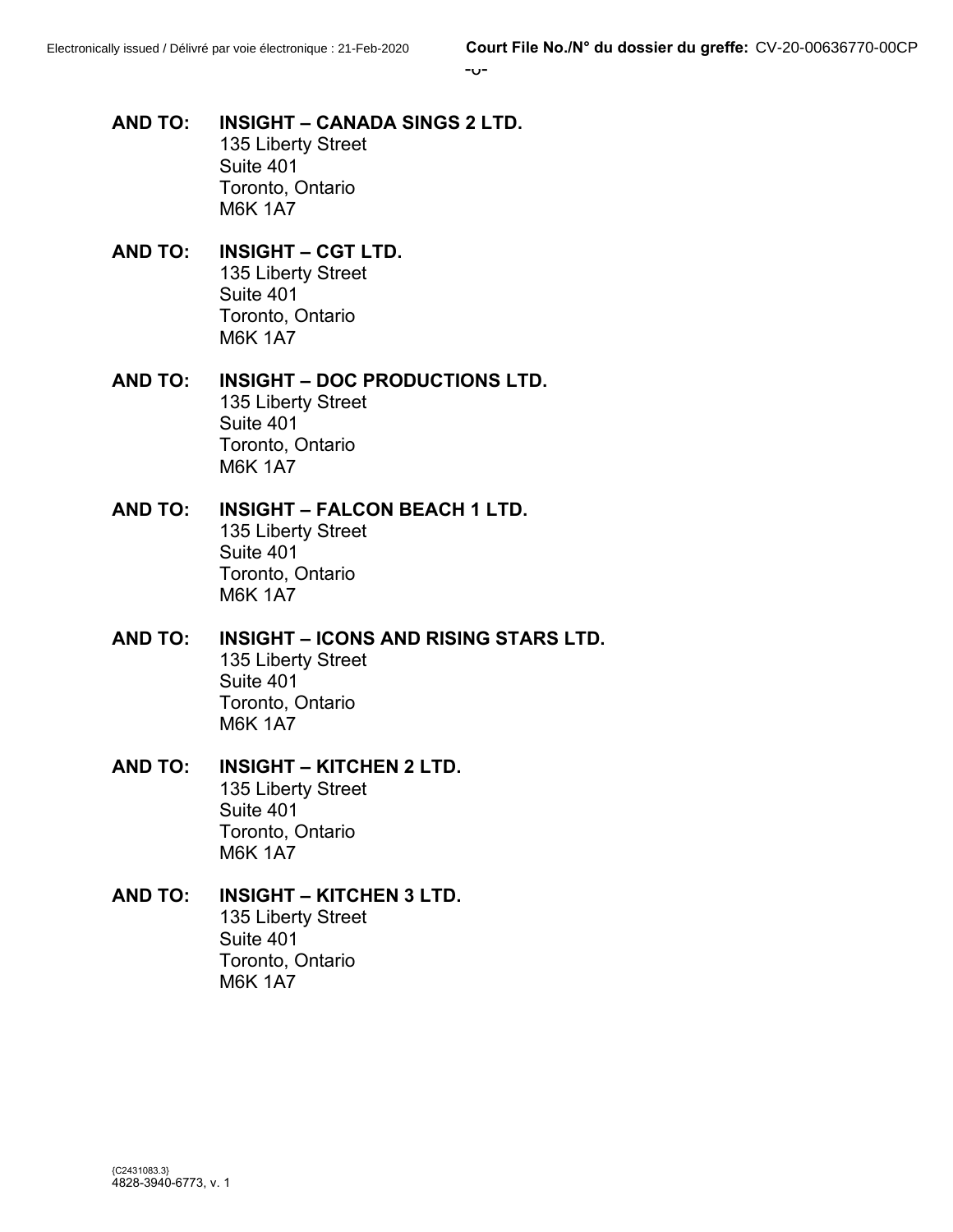$-1-$ 

- **AND TO: INSIGHT – KITCHEN 4 LTD.** 135 Liberty Street Suite 401 Toronto, Ontario M6K 1A7
- **AND TO: INSIGHT – MARATHON LTD.** 135 Liberty Street Suite 401 Toronto, Ontario M6K 1A7
- **AND TO: INSIGHT – NEVER EVER LTD.** 135 Liberty Street Suite 401 Toronto, Ontario M6K 1A7
- **AND TO: INSIGHT – NEVER EVER 2 LTD.** 135 Liberty Street Suite 401 Toronto, Ontario M6K 1A7
- **AND TO: INSIGHT – TOP CHEF CANADA LTD.** 135 Liberty Street Suite 401 Toronto, Ontario M6K 1A7
- **AND TO: INSIGHT ABS LTD.** 135 Liberty Street Suite 401 Toronto, Ontario M6K 1A7
- **AND TO: INSIGHT AMERICA EH LTD.** 135 Liberty Street Suite 401 Toronto, Ontario M6K 1A7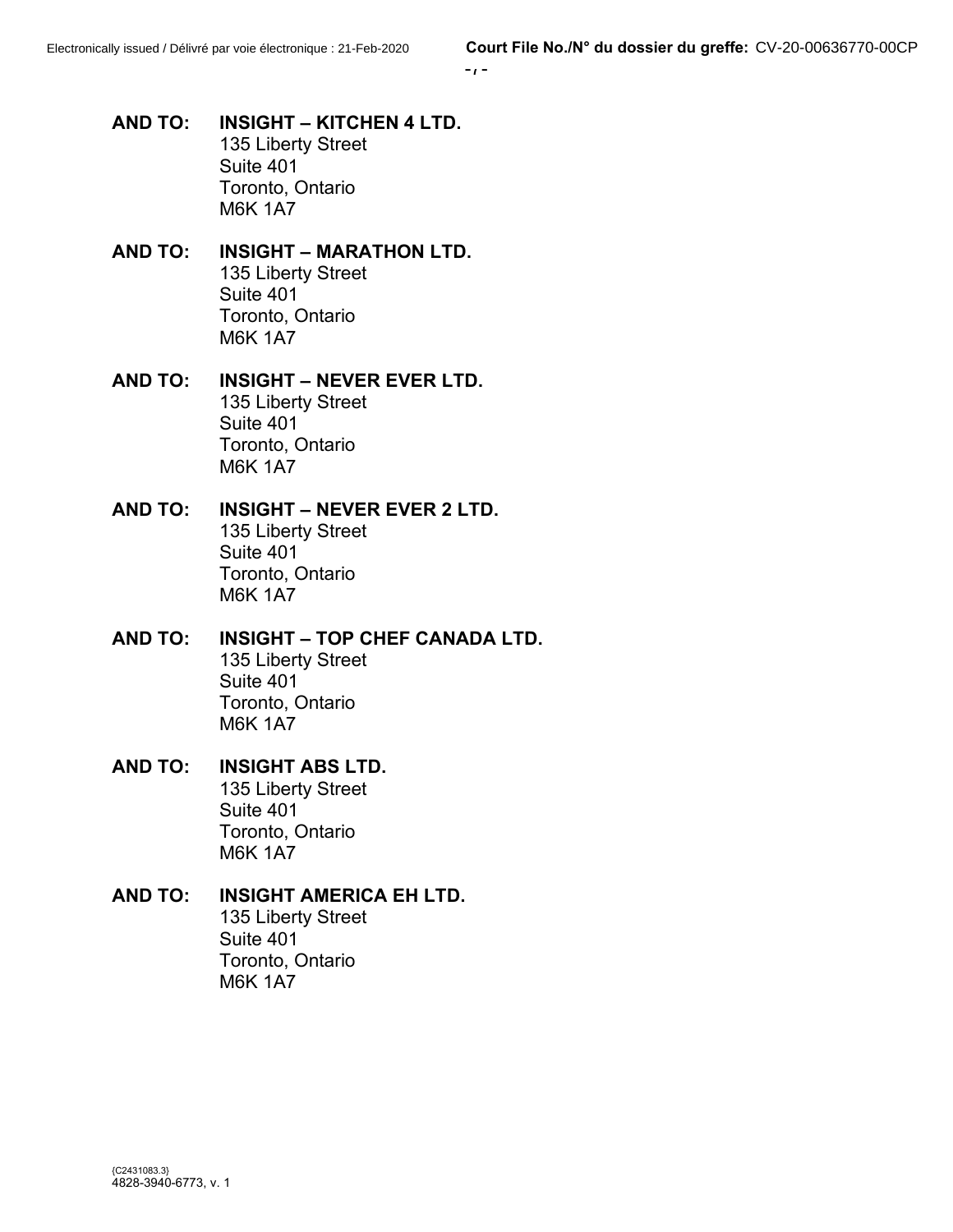- **AND TO: INSIGHT BICJ 2 LTD.** 135 Liberty Street Suite 401 Toronto, Ontario M6K 1A7
- **AND TO: INSIGHT CANADA DAY 2017 LTD.** 135 Liberty Street Suite 401 Toronto, Ontario M6K 1A7
- **AND TO: INSIGHT CSA 19 LTD.** 135 Liberty Street Suite 401 Toronto, Ontario M6K 1A7
- **AND TO: INSIGHT CSA 20 LTD.** 135 Liberty Street Suite 401 Toronto, Ontario M6K 1A7
- **AND TO: INSIGHT CSA 2018 LTD.** 135 Liberty Street Suite 401 Toronto, Ontario M6K 1A7
- **AND TO: INSIGHT CWOF 18 LTD.** 135 Liberty Street Suite 401 Toronto, Ontario M6K 1A7
- **AND TO: INSIGHT CWOF 19 LTD.** 135 Liberty Street Suite 401 Toronto, Ontario M6K 1A7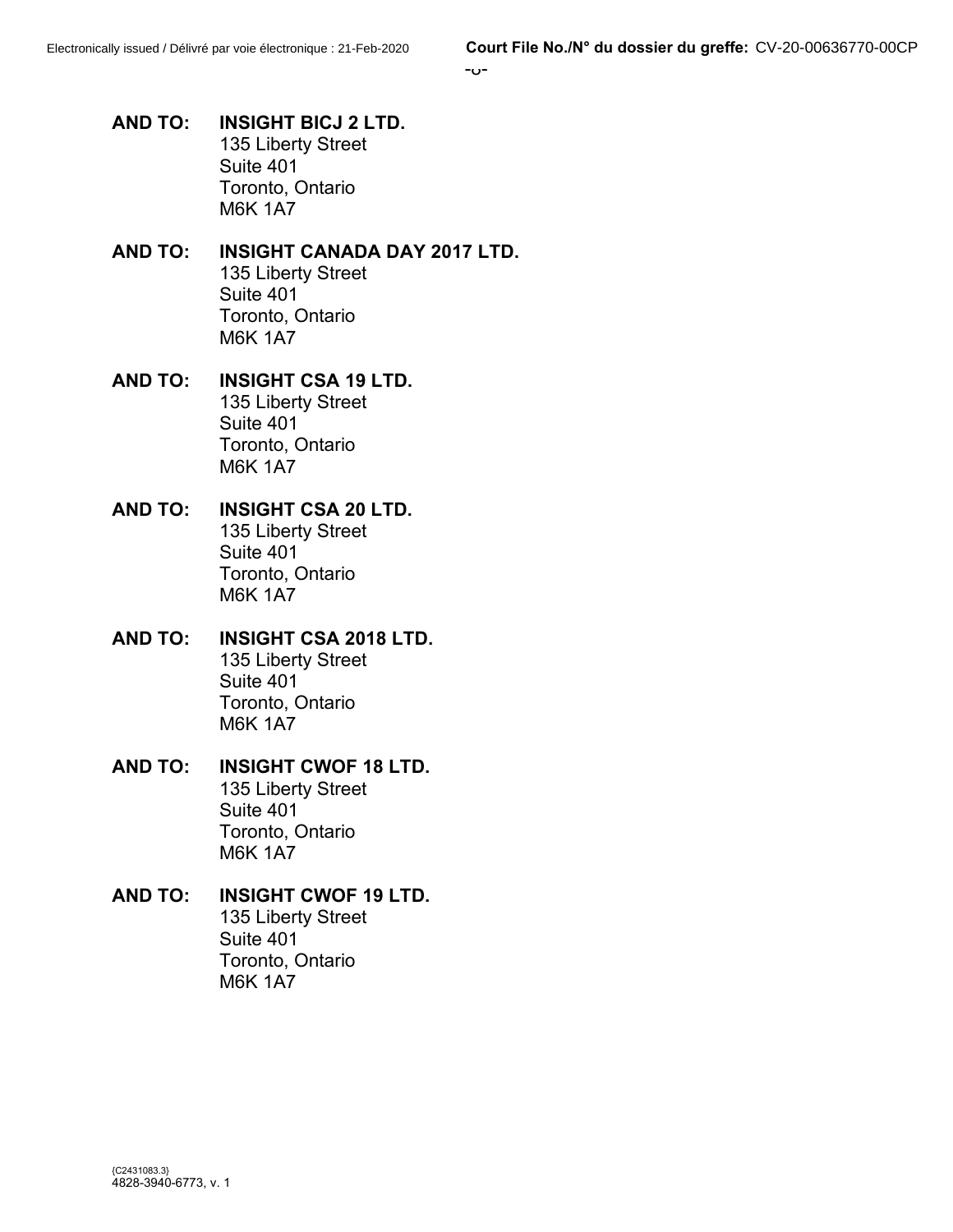## **AND TO: INSIGHT DESTINATION DETOUR HOLDINGS LTD.** 135 Liberty Street Suite 401 Toronto, Ontario M6K 1A7

#### **AND TO: INSIGHT DESTINATION DETOUR LTD.** 135 Liberty Street Suite 401 Toronto, Ontario M6K 1A7

#### **AND TO: INSIGHT DREAM VACATION LTD.** 135 Liberty Street Suite 401 Toronto, Ontario M6K 1A7

#### **AND TO: INSIGHT GP SERIES LTD.** 135 Liberty Street Suite 401 Toronto, Ontario M6K 1A7

#### **AND TO: INSIGHT GREENPEACE DOC LTD.** 135 Liberty Street Suite 401 Toronto, Ontario M6K 1A7

#### **AND TO: INSIGHT HIP LTD.** 135 Liberty Street Suite 401 Toronto, Ontario M6K 1A7

#### **AND TO: INSIGHT HITMEN LTD.** 135 Liberty Street Suite 401 Toronto, Ontario M6K 1A7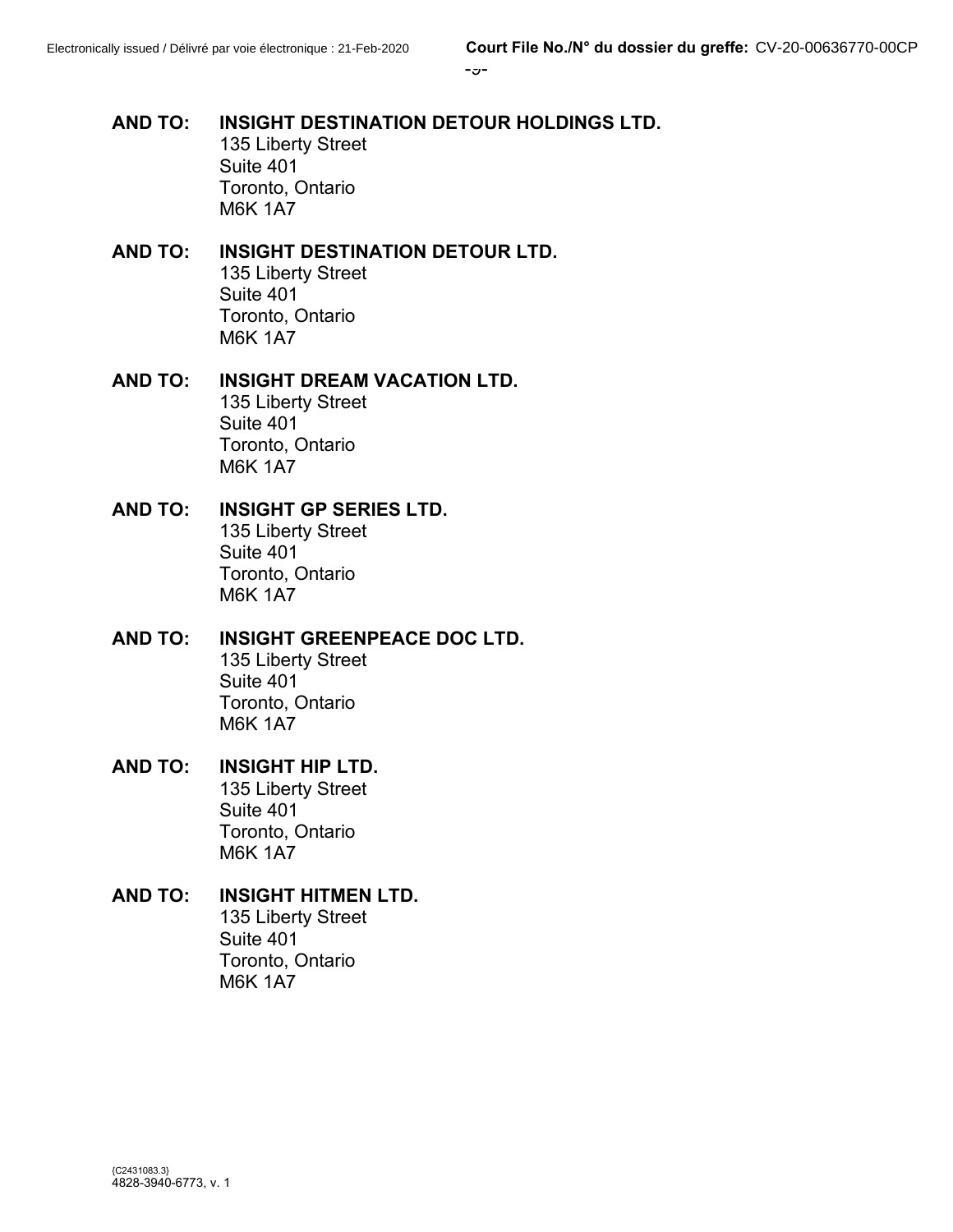-10-

- **AND TO: INSIGHT HMD CHRISTMAS LTD.** 135 Liberty Street Suite 401 Toronto, Ontario M6K 1A7
- **AND TO: INSIGHT JOHNNY REID CHRISTMAS LTD.** 135 Liberty Street Suite 401 Toronto, Ontario M6K 1A7
- **AND TO: INSIGHT JOKE OR CHOKE LTD.** 135 Liberty Street Suite 401 Toronto, Ontario M6K 1A7
- **AND TO: INSIGHT JUNOS 19 LTD.** 135 Liberty Street Suite 401 Toronto, Ontario M6K 1A7
- **AND TO: INSIGHT JUNOS 20 LTD.** 135 Liberty Street Suite 401 Toronto, Ontario M6K 1A7
- **AND TO: INSIGHT JUNOS 2016 LTD.** 135 Liberty Street Suite 401 Toronto, Ontario M6K 1A7
- **AND TO: INSIGHT JUNOS 2017 LTD.** 135 Liberty Street Suite 401 Toronto, Ontario M6K 1A7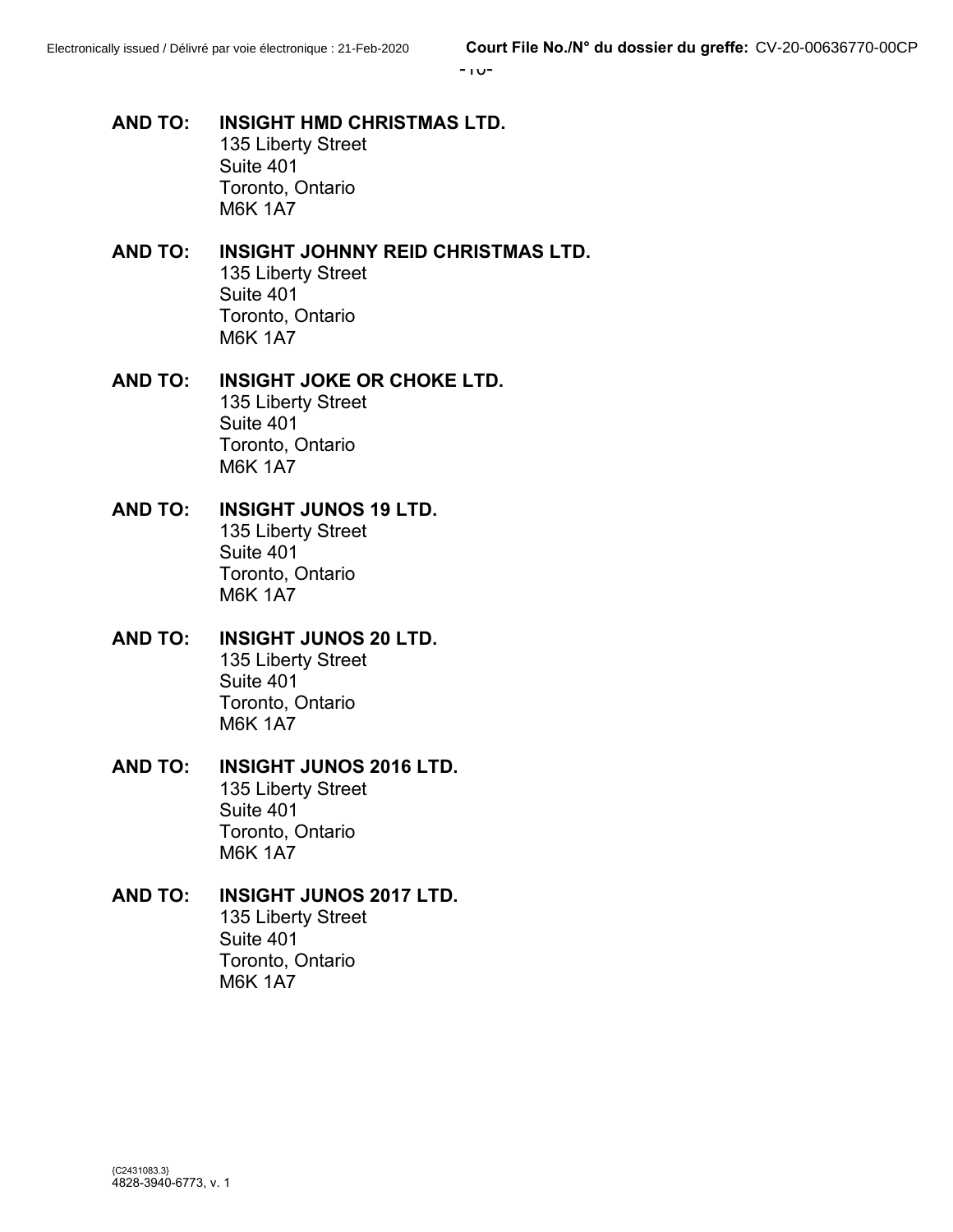-11-

- **AND TO: INSIGHT JUNOS 2018 LTD.** 135 Liberty Street Suite 401 Toronto, Ontario M6K 1A7
- **AND TO: INSIGHT JUNOS HOLIDAY 2017 LTD.** 135 Liberty Street Suite 401 Toronto, Ontario M6K 1A7
- **AND TO: INSIGHT KITCHEN 5 LTD.** 135 Liberty Street Suite 401 Toronto, Ontario M6K 1A7
- **AND TO: INSIGHT KITCHEN 5A LTD.** 135 Liberty Street Suite 401 Toronto, Ontario M6K 1A7
- **AND TO: INSIGHT KITCHEN 6 LTD.** 135 Liberty Street Suite 401 Toronto, Ontario M6K 1A7
- **AND TO: INSIGHT KITCHEN 7 LTD.** 135 Liberty Street Suite 401 Toronto, Ontario M6K 1A7
- **AND TO: INSIGHT KITCHEN 8 LTD.** 135 Liberty Street Suite 401 Toronto, Ontario M6K 1A7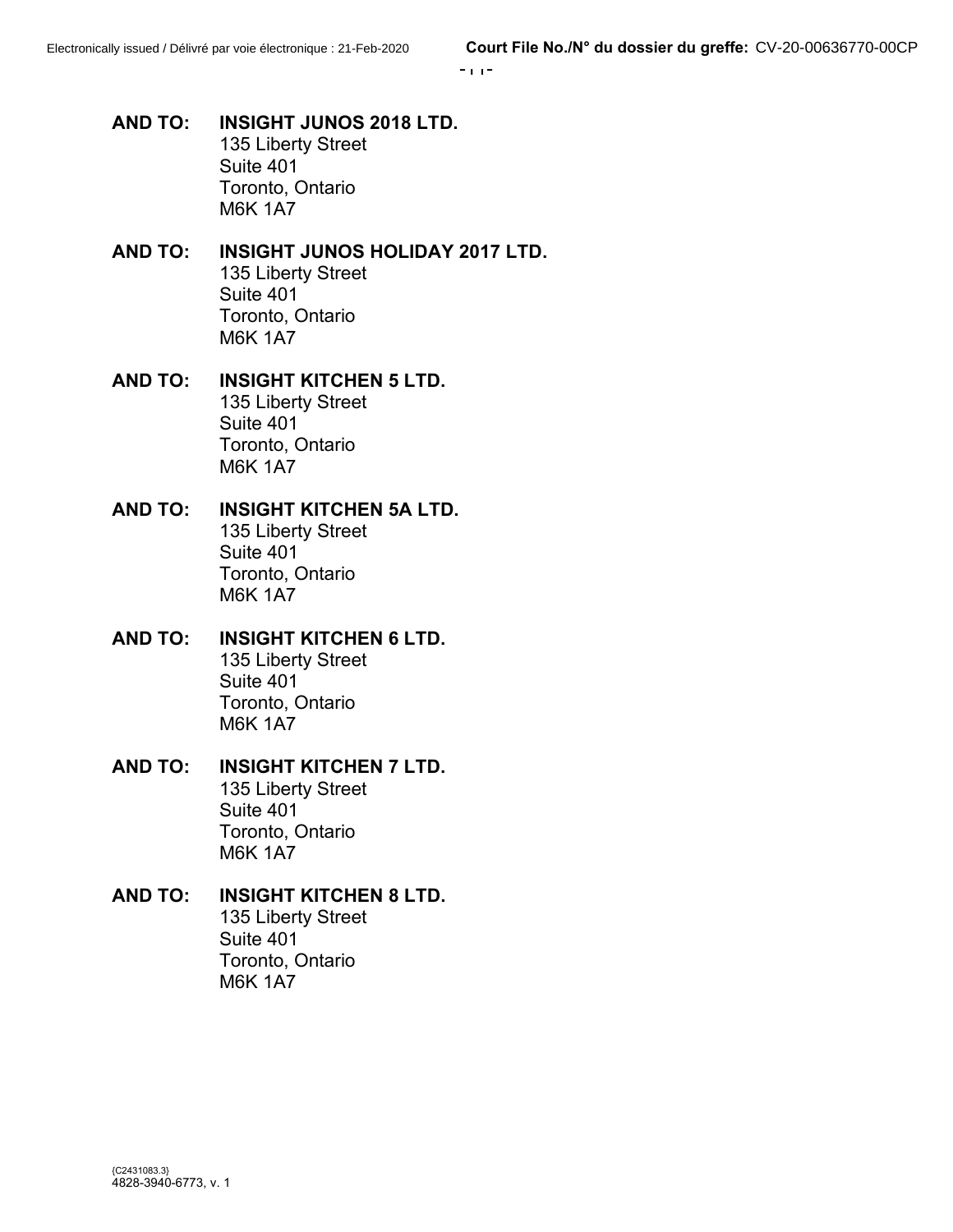-12-

- **AND TO: INSIGHT LAUNCH LTD.** 135 Liberty Street Suite 401 Toronto, Ontario M6K 1A7
- **AND TO: INSIGHT LAUNCH 2 LTD.** 135 Liberty Street Suite 401 Toronto, Ontario M6K 1A7
- **AND TO: INSIGHT LIGHTFOOT LTD.** 135 Liberty Street Suite 401 Toronto, Ontario M6K 1A7
- **AND TO: INSIGHT LIMELIGHT LTD.** 135 Liberty Street Suite 401 Toronto, Ontario M6K 1A7
- **AND TO: INSIGHT NYE 18 LTD.** 135 Liberty Street Suite 401 Toronto, Ontario M6K 1A7
- **AND TO: INSIGHT NYE 19 LTD.** 135 Liberty Street Suite 401 Toronto, Ontario M6K 1A7
- **AND TO: INSIGHT NYE 150 LTD.** 135 Liberty Street Suite 401 Toronto, Ontario M6K 1A7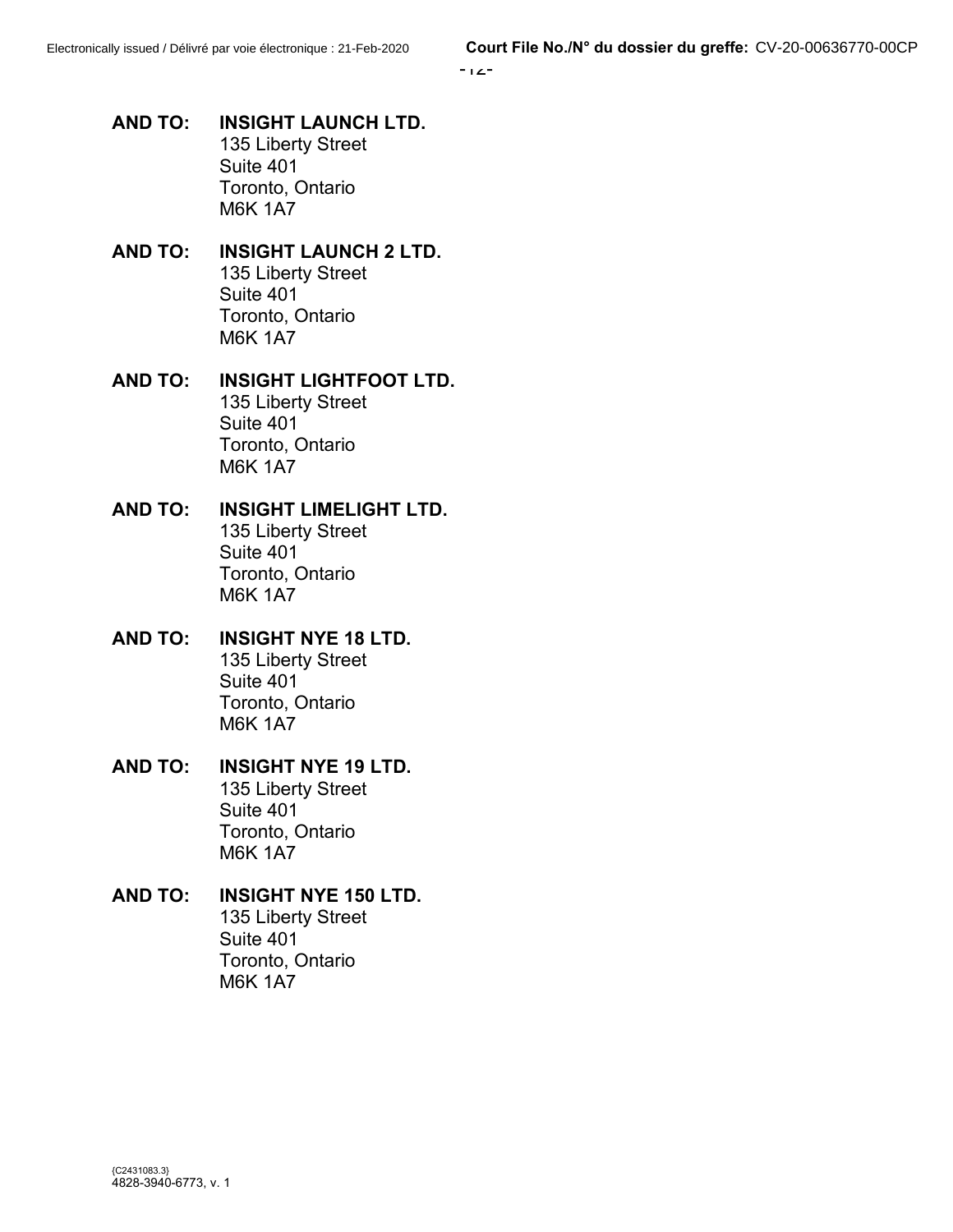-13-

- **AND TO: INSIGHT NYE 2017 LTD.** 135 Liberty Street Suite 401 Toronto, Ontario M6K 1A7
- **AND TO: INSIGHT PRODUCTION COMPANY LTD.** 135 Liberty Street Suite 401 Toronto, Ontario M6K 1A7
- **AND TO: INSIGHT SCTV 2018 SPECIAL LTD.** 135 Liberty Street Suite 401 Toronto, Ontario M6K 1A7
- **AND TO: INSIGHT THE SCHEME TEAM LTD.** 135 Liberty Street Suite 401 Toronto, Ontario M6K 1A7
- **AND TO: INSIGHT-BATTLE OF THE BLADES 2 LTD.** 135 Liberty Street Suite 401 Toronto, Ontario M6K 1A7
- **AND TO: INSIGHT-BATTLE OF THE BLADES LTD.** 135 Liberty Street Suite 401 Toronto, Ontario M6K 1A7

#### **AND TO: INSIGHT-COMEDY GOLD LTD.** 135 Liberty Street Suite 401 Toronto, Ontario M6K 1A7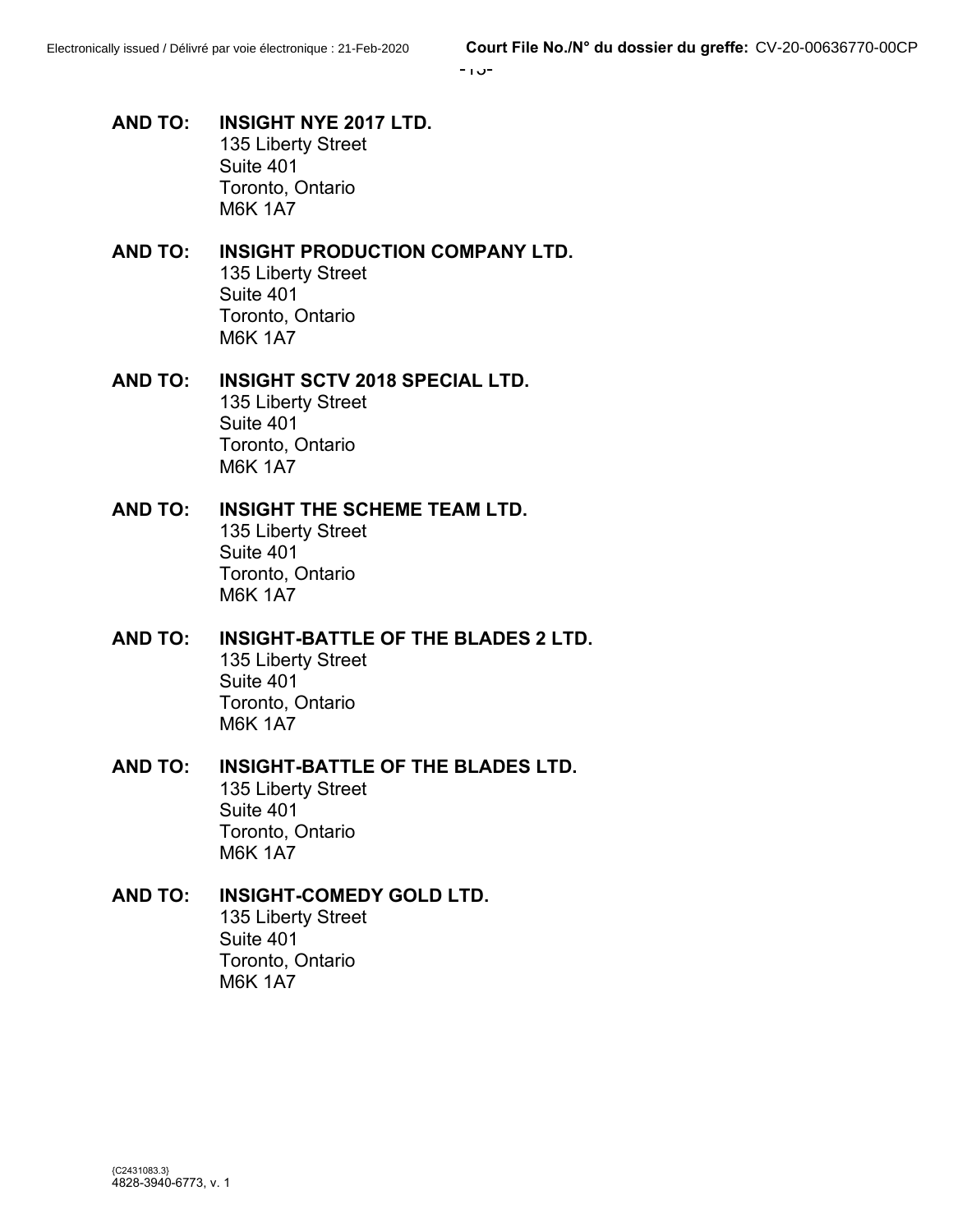-14-

- **AND TO: INSIGHT-FALCON BEACH 2 LTD.** 135 Liberty Street Suite 401 Toronto, Ontario M6K 1A7
- **AND TO: INSIGHT-FALCON BEACH LTD.** 135 Liberty Street Suite 401 Toronto, Ontario M6K 1A7
- **AND TO: INSIGHT-HATCHING MATCHING AND DISPATCHING LTD.** 135 Liberty Street Suite 401 Toronto, Ontario M6K 1A7
- **AND TO: INSIGHT-NAKED LTD.** 135 Liberty Street Suite 401 Toronto, Ontario M6K 1A7
- **AND TO: INSIGHT-SABBATICAL LTD.** 135 Liberty Street Suite 401 Toronto, Ontario M6K 1A7
- **AND TO: INSIGHT-VANCOUVER PRODUCTION 2009 LTD.** 135 Liberty Street Suite 401 Toronto, Ontario M6K 1A7
- **AND TO: ENDURANCE ENTERTAINMENT 5 LTD.** 135 Liberty Street Suite 401 Toronto, Ontario M6K 1A7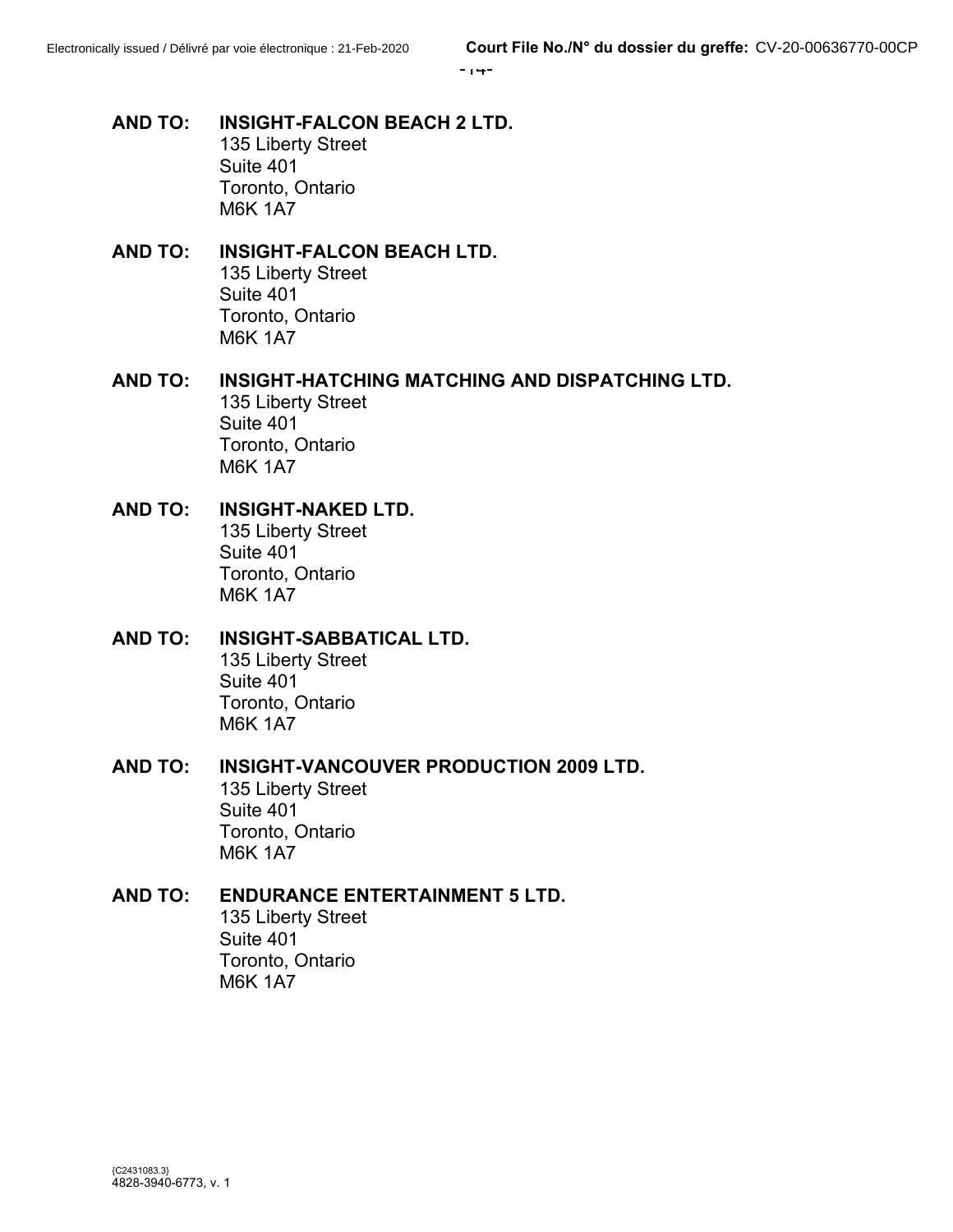# **AND TO: CHASE ENTERTAINMENT 6 LTD.**

135 Liberty Street Suite 401 Toronto, Ontario M6K 1A7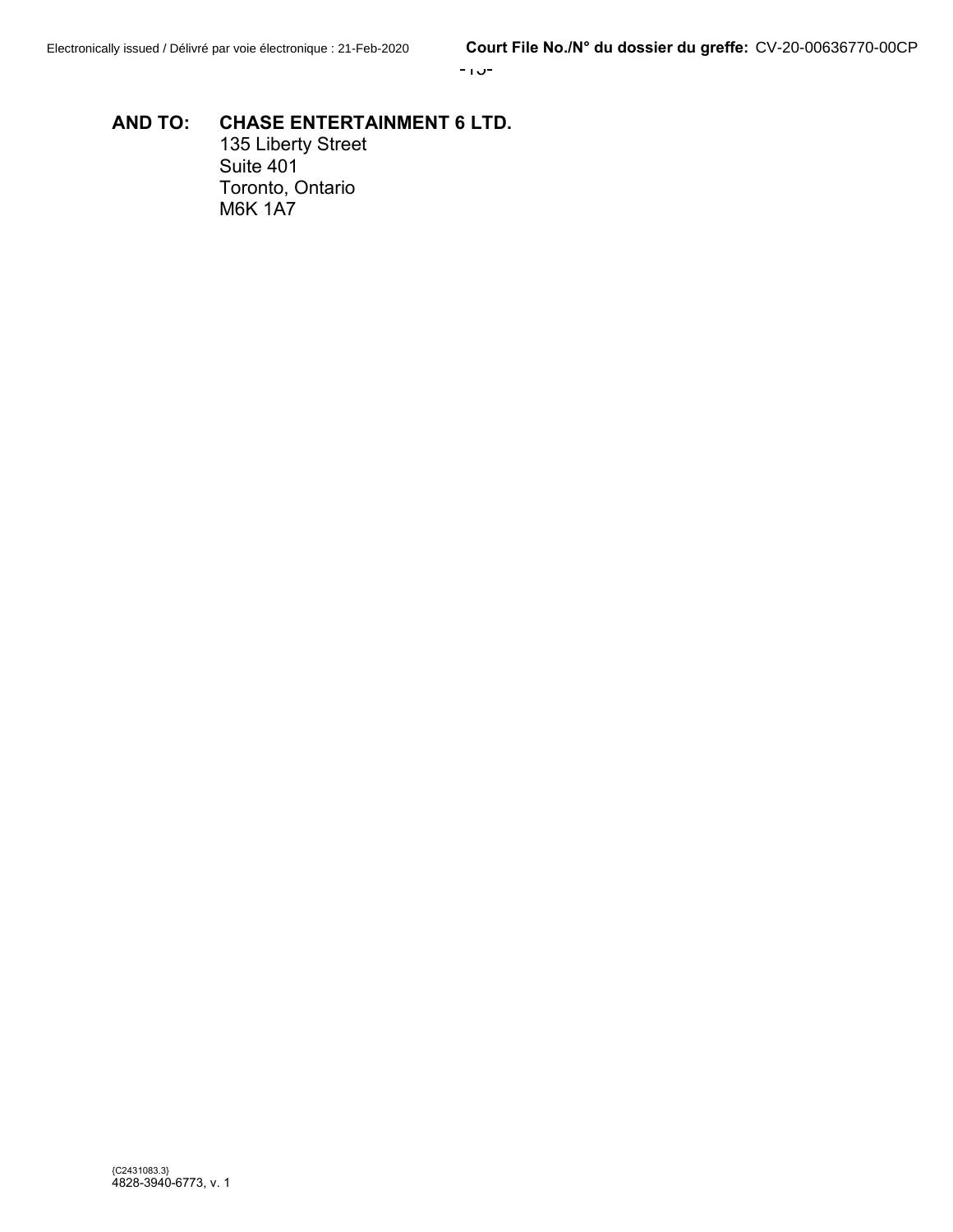## **CLAIM**

- 1. The Plaintiff claims:
	- (a) an order certifying this proceeding as a class proceeding and appointing the Plaintiff as representative plaintiff for the Class Members, as defined below;
	- (b) \$35,000,000 in general damages for the Class, or such other sum as this Honourable Court deems just;
	- (c) a declaration that the provisions of the *Employment Standards Act*, *2000*, S.O. 2000, c. 41 ("*ESA*"), as applicable, are express or implied terms of the contracts of employment of the Class Members;
	- (d) a declaration that the Class Members are employees of the Defendants who are operating as a common employer, for the purposes of the *ESA*;
	- (e) a declaration that the Defendants violated the terms of the *ESA*, breached the Class Members' contracts of employment and duty of good faith owed to the Class Members, and/or breached the duty of care owed to the Class Members by:
		- (i) failing to ensure that Class Members were properly classified as employees;
		- (ii) failing to advise class members of their entitlement to compensation equal to or above the minimum wage as stipulated by the *ESA* (the "Minimum Wage");
		- (iii) failing to compensate Class Members at a rate equal to or above the Minimum Wage;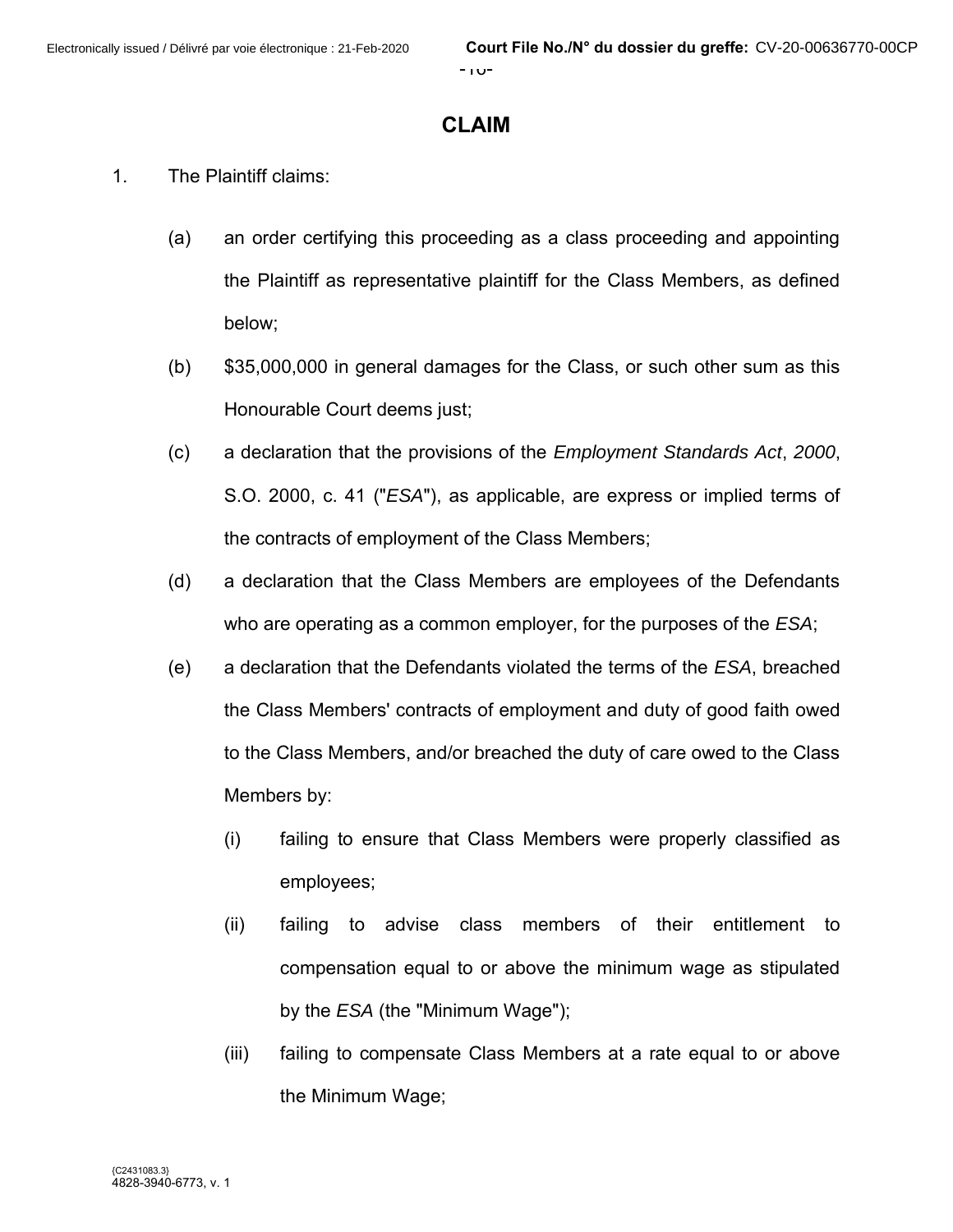- (iv) failing to advise Class Members of their entitlement to overtime pay for hours worked in excess of 44 hours per week in accordance with the *ESA* (the "Overtime Threshold") and Special Rules and Exemptions for Film and Television (the "Regulations");
- (v) requiring and/or permitting the Class Members to work overtime hours but failing to compensate the Class Members as required for hours worked in excess of the Overtime Threshold ("Overtime Pay");
- (vi) failing to ensure that the Class Members' hours of work were monitored and accurately recorded;
- (vii) failing to advise Class Members of their entitlement to vacation pay at a rate of 4 percent of wages in accordance with the *ESA* ("Vacation Pay");
- (viii) failing to compensate Class Members for Vacation Pay;
- (ix) failing to advise Class Members of their entitlement to public holiday pay and premium pay in accordance with the *ESA* (the "Public Holiday and Premium Pay");
- (x) failing to compensate Class Members for Public Holiday and Premium Pay;
- (xi) failing to monitor and record or otherwise track the Class Members' hours of work; and,
- (xii) failing to compensate the Class Members for all hours worked.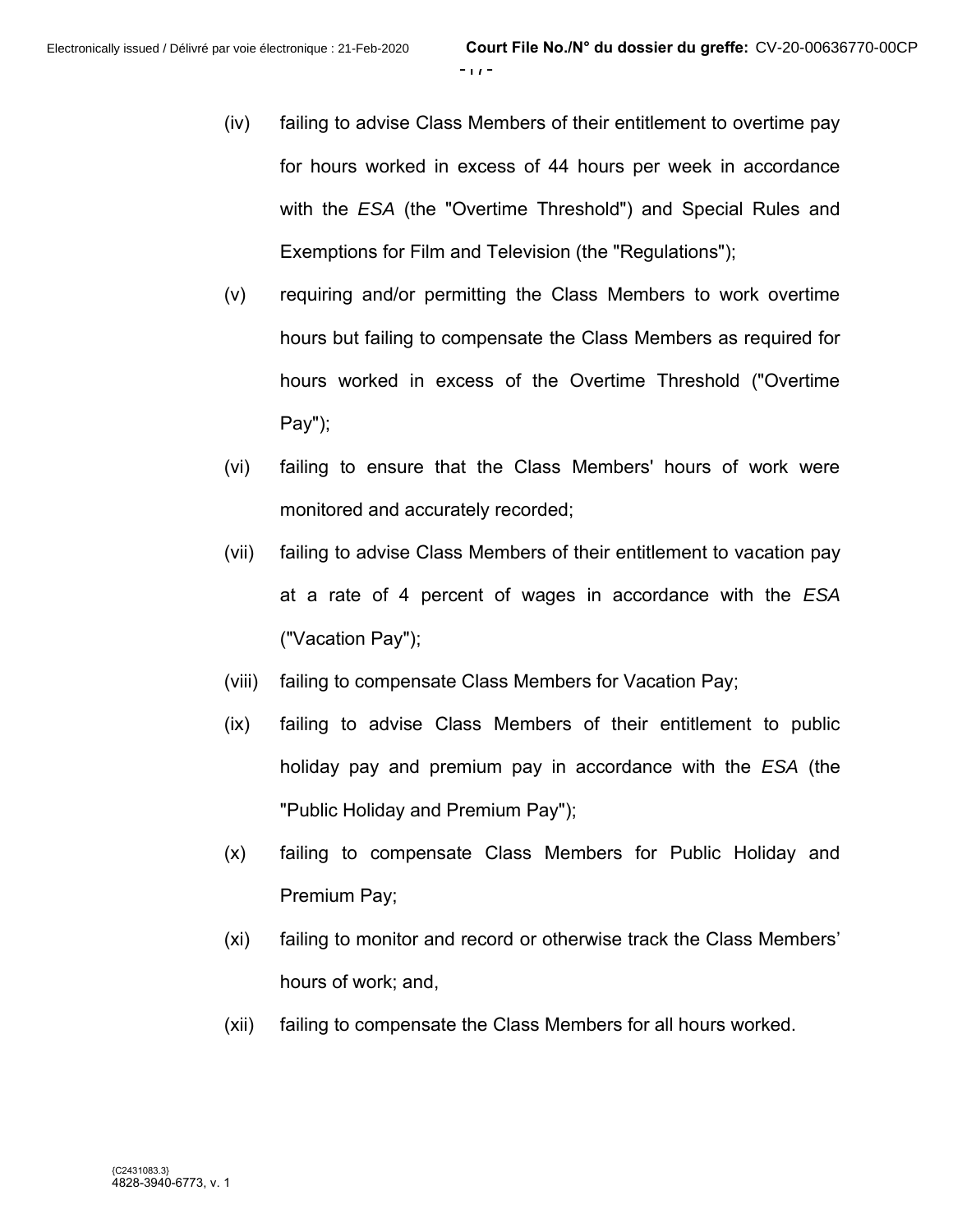- (f) an interlocutory and a final mandatory order for specific performance directing that the Defendants comply with the *ESA* and/or the contracts of employment with the Class Members, in particular, to:
	- (i) ensure that Class Members are properly classified as employees;
	- (ii) advise Class Members of their entitlement to the Minimum Wage, Overtime Pay for hours worked in excess of the Overtime Threshold, Vacation Pay and Public Holiday and Premium Pay;
	- (iii) ensure that the Class Members' hours of work are monitored and accurately recorded; and,
	- (iv) ensure that Class Members are appropriately compensated at a rate equal to or above the Minimum Wage, for Overtime Pay, for Vacation Pay and for Public Holiday and Premium Pay.
- (g) a declaration that the provisions of any applicable independent contractor agreement which may purport to exclude certain Class Members from the provisions of the *ESA* including from eligibility for the Minimum Wage, Overtime Pay, Vacation Pay and Public Holiday and Premium Pay are void and unenforceable;
- (h) a declaration that the Defendants are liable for any consequential damages resulting from the determination that the Class Members are/were employees of the Defendants and not independent contractors;
- (i) a declaration that the Defendants are liable for any adverse tax liability sustained by the Class Members resulting from a determination that the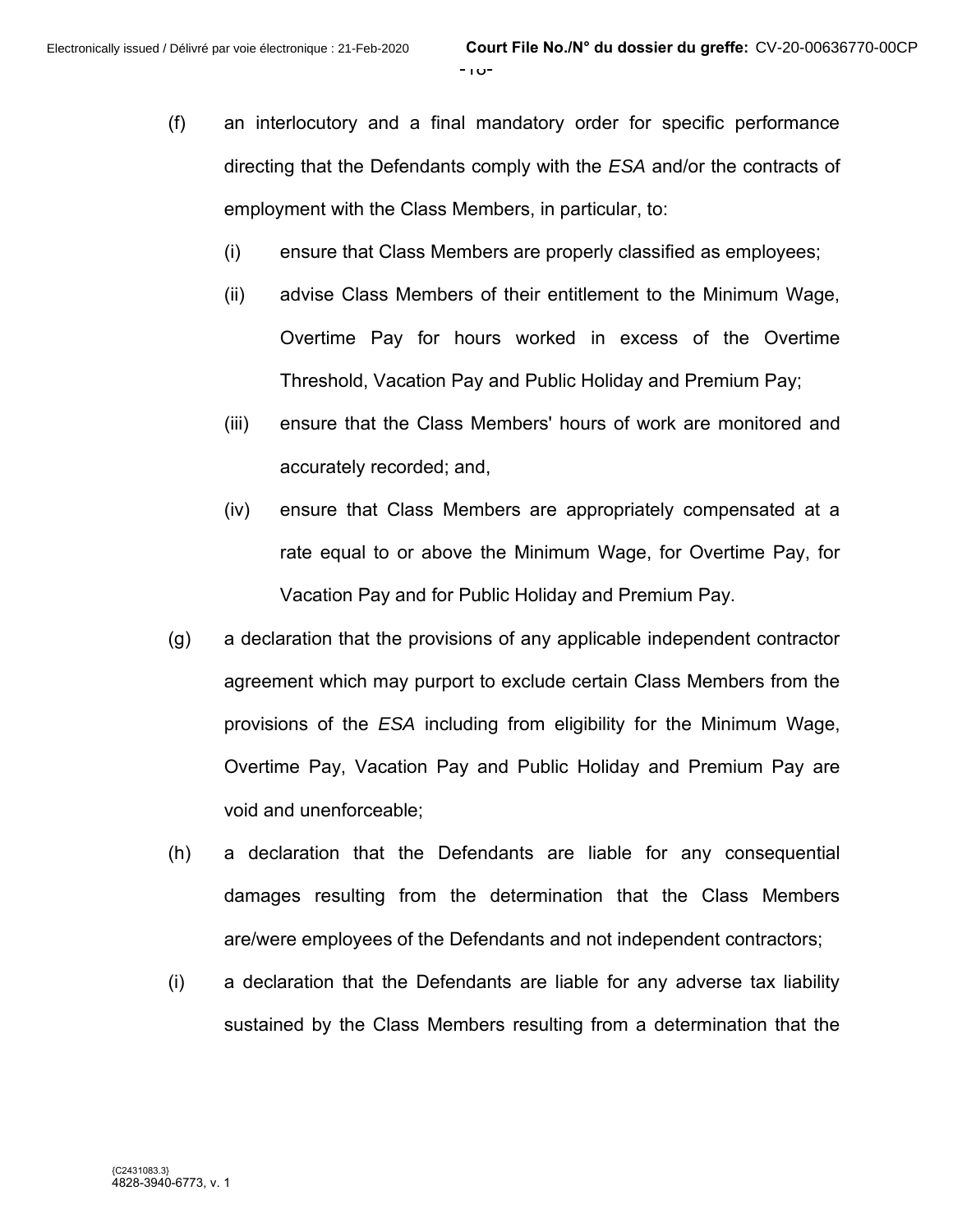Class Members are/were employees of the Defendants and not independent contractors;

- (j) a declaration that the Defendants are liable, and must reimburse the Class Members, for any *Canada Pension Plan* ("CPP") or *Employment Insurance Act* ("EI") contributions which may have been paid or are owed resulting from a determination that the Class Members are/were employees of the Defendants and not independent contractors;
- (k) a declaration that the Defendants were unjustly enriched, to the deprivation of the Class Members, in that they received the value of compensating Class Members at rates below the Minimum Wage, without paying Overtime Pay, without paying Vacation Pay and without paying Public Holiday and Premium Pay, and an order requiring the Defendants to disgorge to the Class Members all amounts withheld by them in respect of such unpaid hours and entitlements;
- (l) an order, pursuant to s. 24 of the *Class Proceedings Act, 1992*, S.O. 1992, c. 6 ("*Class Proceedings Act*") directing an aggregate assessment of damages;
- (m) an order directing the Defendant to preserve and disclose to the Plaintiff all records (in any form) relating to the identification of Class Members and the hours of work performed by the Class Members;
- (n) punitive, aggravated and exemplary damages in the amount of \$10,000,000;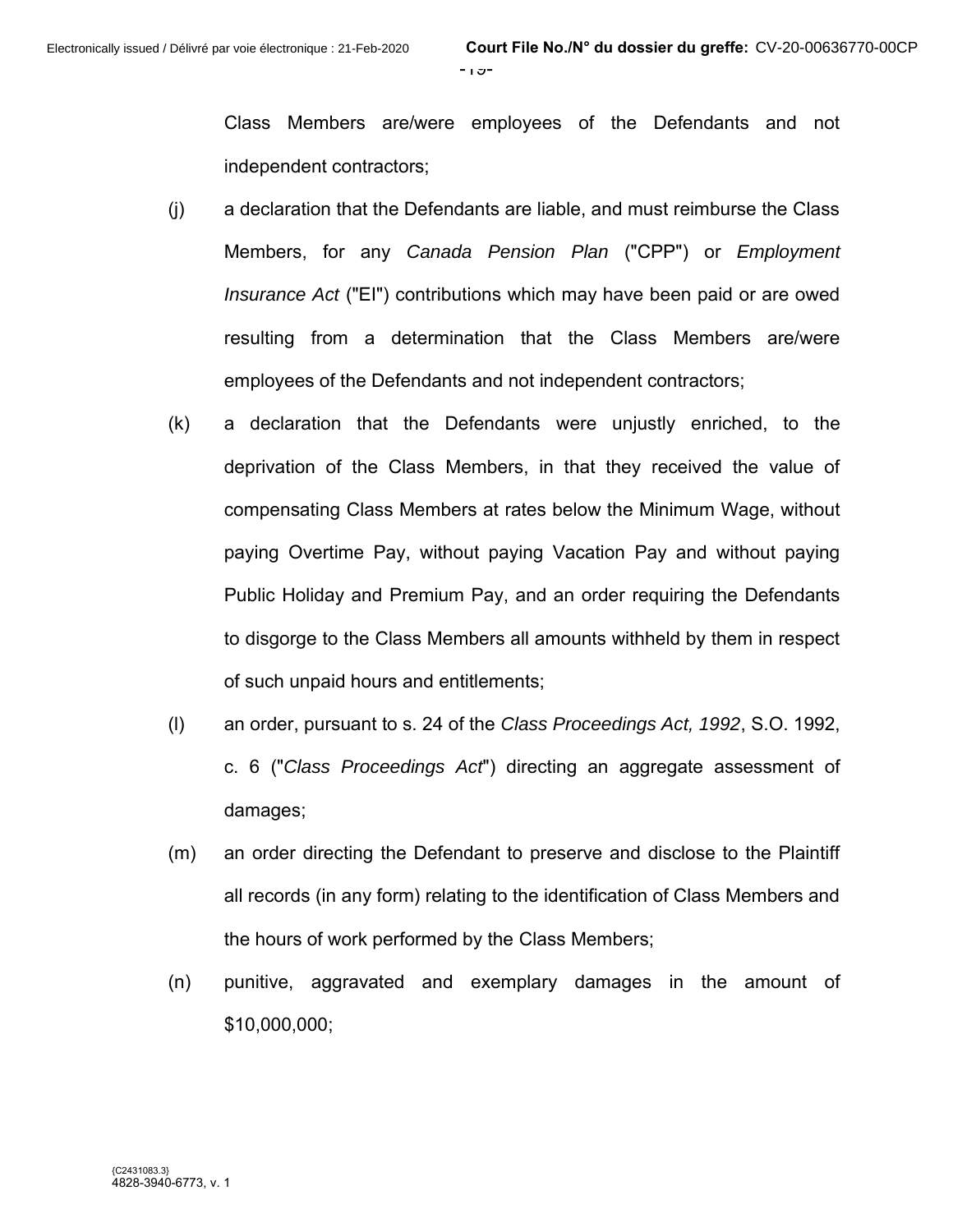- (o) prejudgment interest in accordance with section 128 of the *Courts of Justice Act*, R.S.O. 1990, c. C.43, as amended;
- (p) postjudgment interest in accordance with section 129 of the *Courts of Justice Act*, R.S.O. 1990, c. C.43, as amended;
- (q) the costs of this action on a substantial indemnity basis, together with applicable HST, or other applicable taxes, thereon;
- (r) the costs of administering the plan of distribution of the recovery in this Action; and,
- (s) such further and other relief as this Honourable Court may deem just.

#### **THE PARTIES**

2. The Plaintiff, Anna Bourque, resides in Toronto. The Plaintiff worked as a Story Editor and was retained as such by the Defendants ("Insight") from August 27, 2018 to January 21, 2019. The Plaintiff performed story editing work for Insight's American Beauty Star, Season 2 production at Insight's 30 Jefferson street office.

3. Insight Productions Ltd. is incorporated pursuant to the laws of Ontario. Its head office is located in Toronto.

4. The Defendants, together referred to as "Insight", carry on business in common in respect of the hiring, supervision and control of the Class Members. Specifically, for each production Insight produces, it incorporates a separate corporation. The Defendants hold themselves out to the public and to their staff as a single entity known as "Insight" or "Insight Productions".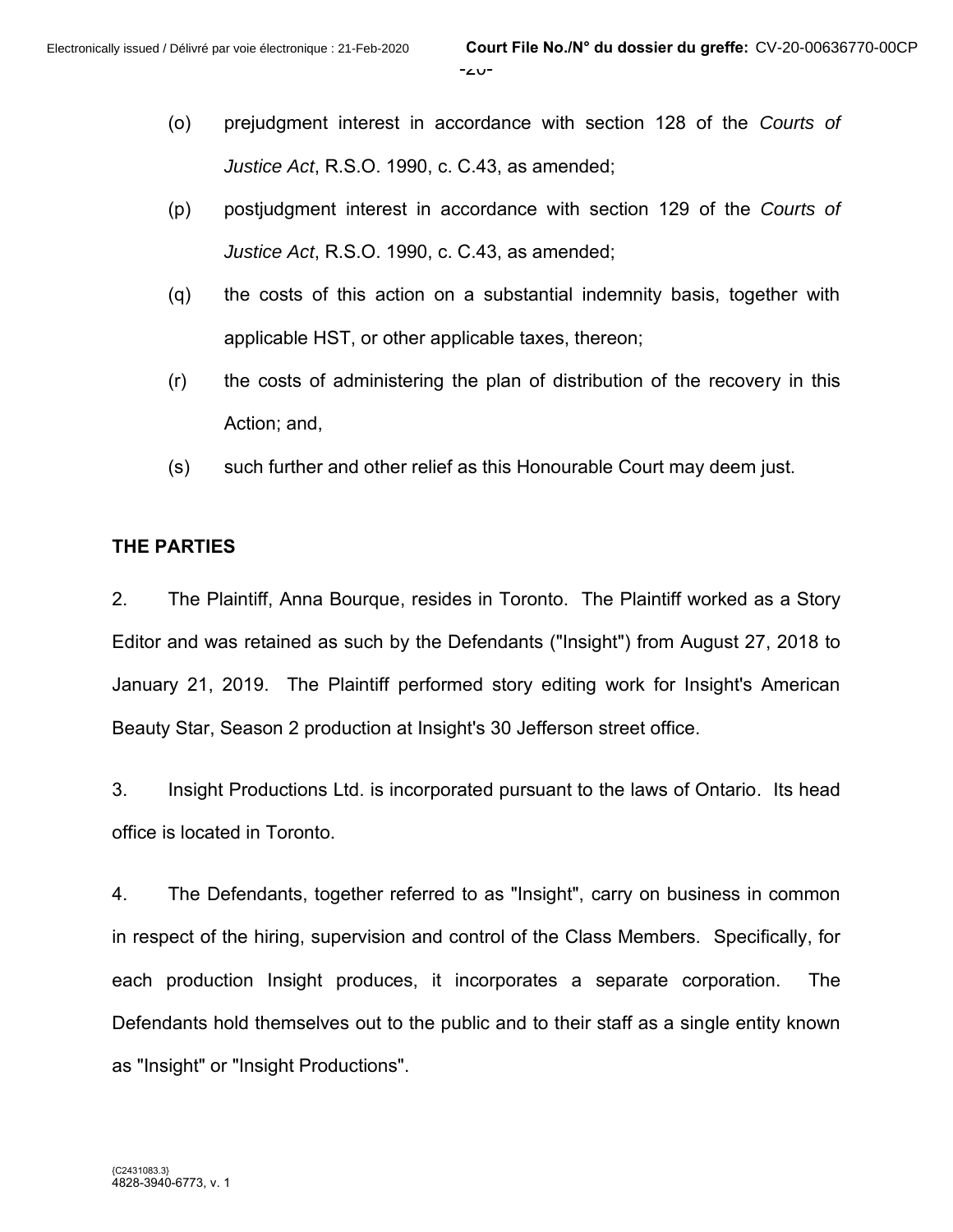5. Particulars of the names of each of the separate corporations utilized by Insight

to carry out its operations are more particularly within Insight's knowledge.

6. The production activities of Insight and of its workers are provincially regulated and are therefore governed by the *ESA*.

## **THE CLASS**

7. The Plaintiff brings this Action pursuant to the *Class Proceedings Act*, *1992* on her own behalf and on behalf of the following class of persons (together, the "Class" or "Class Members"):

> All non-managerial and non-unionized persons who, since 2001, worked or continue to work for the Insight Defendants in Ontario in pre-production, and/or production, and/or post-production job classifications.

## **EMPLOYMENT RELATIONSHIP**

8. The duties performed by the Class Members and the supervision and control imposed on the Class Members by Insight creates an employment relationship with Insight. Particulars of such relationship include, *inter alia*:

- (a) Class Members must adhere to a production schedule determined by Insight;
- (b) Class Members are told by Insight when and where they may perform their work duties;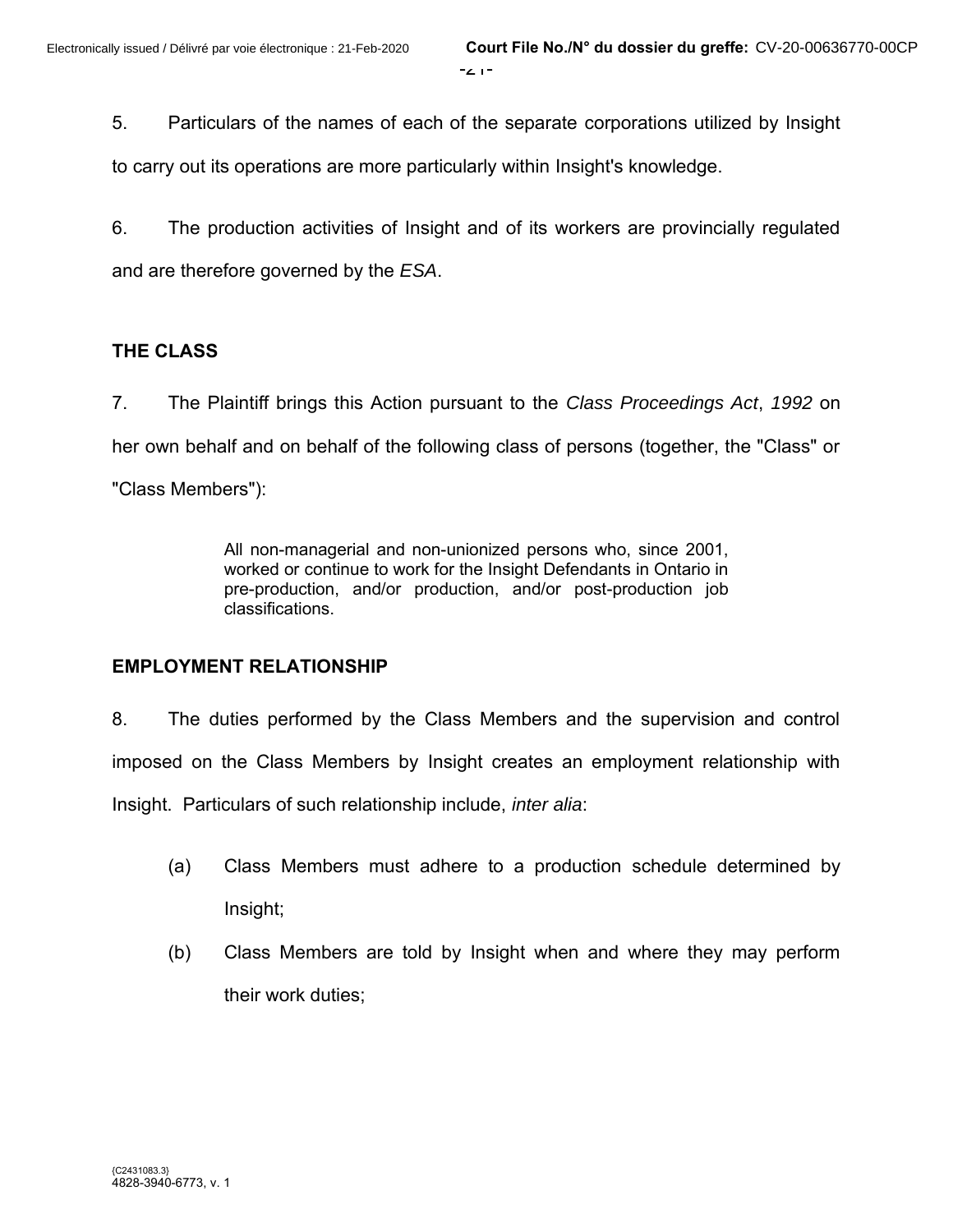- (c) Class Members are required to attend meetings, including but not limited to, development meetings, production meetings, and post-production meetings, which are held at locations and times determined by Insight;
- (d) Class Members are required to provide exclusive services to Insight while engaged by Insight;
- (e) Class Members must obey directions from Producers, Executive Producers, Series Producers, Production Managers and Post Production Managers;
- (f) Insight maintains complete creative and editorial control over the content produced by Class Members;
- (g) Class Members must use Insight's tools at its offices in Toronto, including, but not limited to, desktop computers, monitors, editing software, editing hardware, and headphones; and,
- (h) Class Members are assigned designated workspaces and edit suites at Insight's Toronto offices.

9. The Defendants largely engaged the Class Members as employees but a number of Class Members contracted with the Defendants as "independent contractors" or "corporate loan-outs". The Plaintiff pleads, and the fact is, that all Class Members, howsoever classified by the Defendants, were at all material times employees of the Defendants.

10. The Defendants had no overtime policy in place to monitor, record, or compensate overtime hours.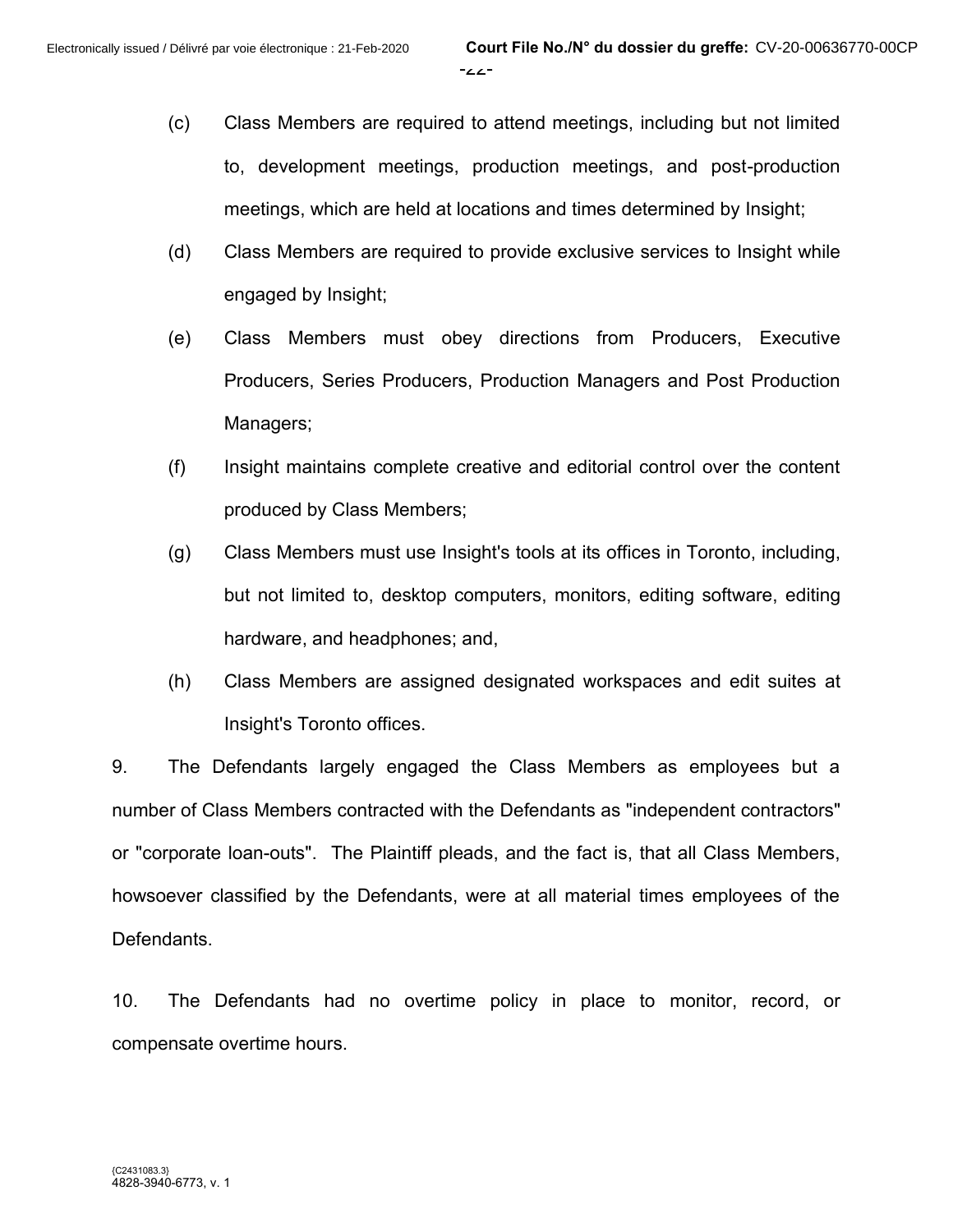### *ESA* **AND CLASS MEMBERS' CONTRACTS OF EMPLOYMENT**

11. The provisions of the *ESA* are implied terms, in fact or by law, as minimum terms of the contracts of employment of the Class Members.

12. At all material times, the Class Members were not and are not exempt from the *ESA* and, further or in the alternative, are not and were not exempt from Part VIII to Part XII of the *ESA*.

13. As a result, the contracts of employment of the Class Members expressly or impliedly provide that Class Members shall be compensated:

- (a) At a rate equal to, or greater than, the Minimum Wage;
- (b) With Overtime Pay for hours worked in excess of the Overtime Threshold;
- (c) With Vacation Pay on all amounts paid, and unpaid; and,
- (d) With Public Holiday and Premium Pay.

#### **CONTRACTUAL DUTIES OWED TO CLASS MEMBERS**

14. As vulnerable employees under the direct control and supervision of the Defendants, the Class Members relied on the Defendants to advise them properly regarding their employee status and eligibility for Minimum Wage, Overtime Pay, Vacation Pay, Public Holiday and Premium Pay and to fulfill their contractual and statutory employment responsibilities to keep track of and pay the Class Members at or above the Minimum Wage, Overtime Pay, Vacation Pay and Public Holiday and Premium Pay. Insight is/was in a position of power and direct control over the Class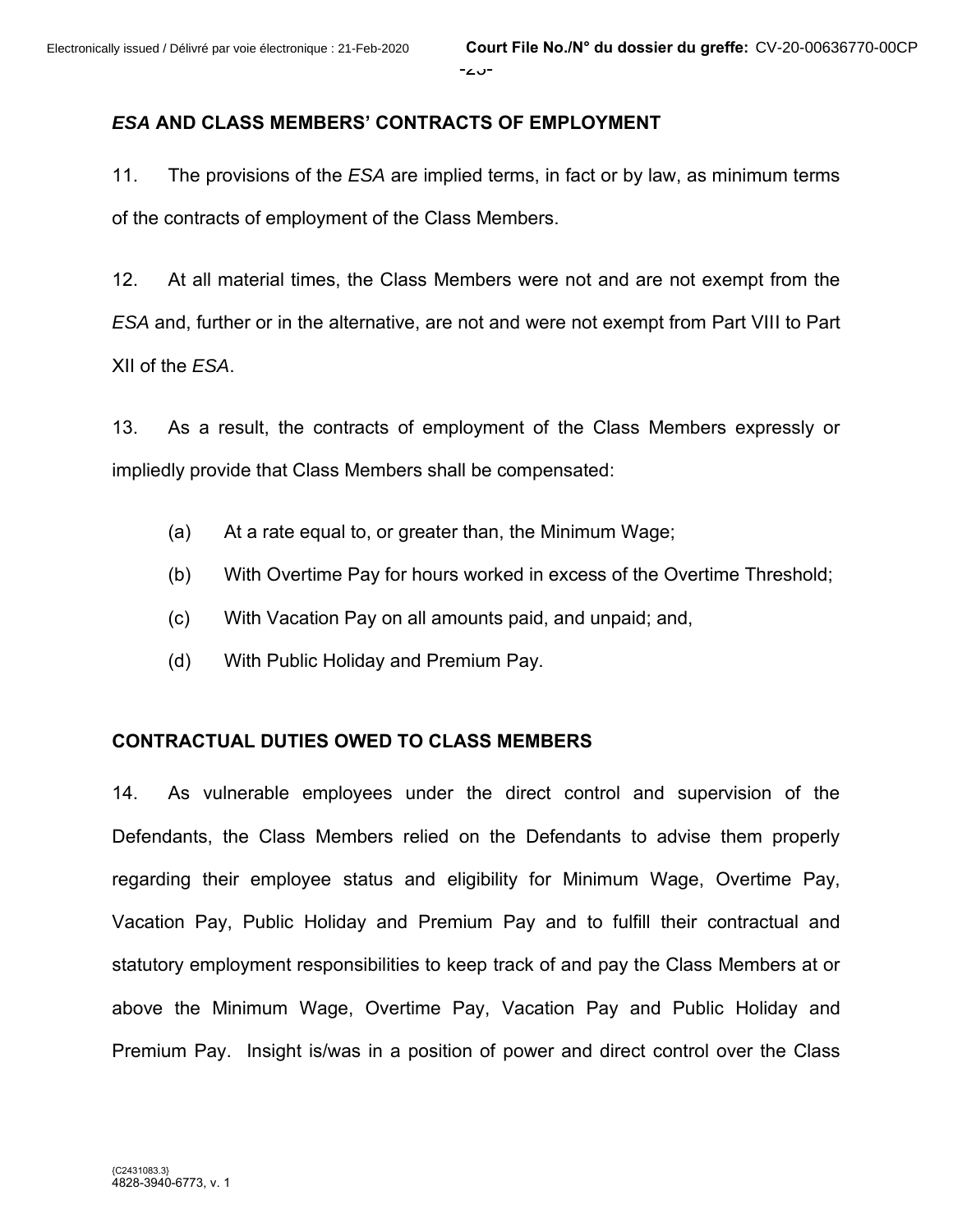Members and the Class Members were and are in a vulnerable position vis-à-vis the Defendants.

15. The Defendants owe and owed contractual duties to the Class Members, including a contractual duty of good faith, all of which required, and continue to require, the Defendants to:

- (a) ensure that Class Members are properly classified as employees;
- (b) advise Class Members of their entitlement to the Minimum Wage, Overtime Pay, Vacation Pay, and Public Holiday and Premium Pay;
- (c) ensure that the Class Members' hours of work are monitored and accurately recorded; and,
- (d) ensure that Class Members are appropriately compensated at, or above, the Minimum Wage, for Overtime Pay, for Vacation Pay and for Public Holiday and Premium Pay.

## **DUTY OF CARE**

16. Insight owed and owes the Class Members a duty of care based upon the special relationship that developed between them as a consequence of Insight retaining the Class Members to perform production work on Insight's behalf.

17. Insight owed and owes the Class Members a duty to take reasonable steps to properly characterize the employment relationship when retaining the Class Members to perform work on Insight productions.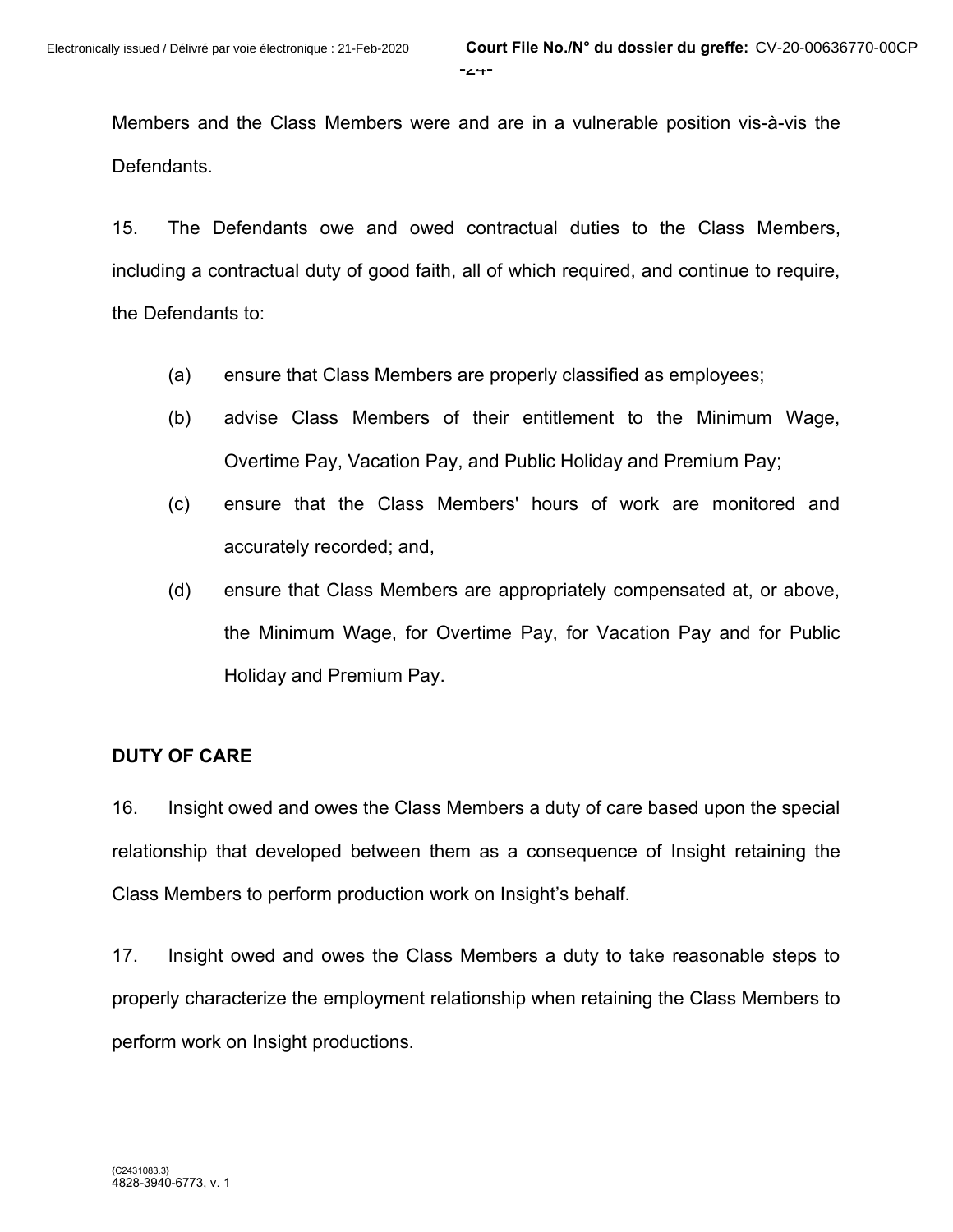- 18. The Defendants' duty of care requires and required the Defendants to:
	- (a) ensure that Class Members are properly classified as employees;
	- (b) advise Class Members of their entitlement to the Minimum Wage, Overtime Pay, Vacation Pay and Public Holiday and Premium Pay;
	- (c) ensure that the Class Members' hours of work are monitored and accurately recorded; and,
	- (d) ensure that Class Members are appropriately compensated at, or above, the Minimum Wage, for Overtime Pay, for Vacation Pay and for Public Holiday and Premium Pay.

## **RESPONSIBILITIES OF CLASS MEMBERS AND TREATMENT BY INSIGHT**

19. From August 27, 2018 to January 21, 2019, the Plaintiff worked for Insight as a Story Editor.

20. The Plaintiff's duties and responsibilities as a Story Editor included:

- (a) Attending Insight's 30 Jefferson street office in Toronto five days per week in order to:
	- (i) attend scheduled post-production meetings with Executive Producers and editors in respect of assigned episodes of American Beauty Star, Season 2;
	- (ii) review production notes received from Executive Producers, Herrick Entertainment, and A+E Networks in respect of assigned episodes of American Beauty Star, Season 2;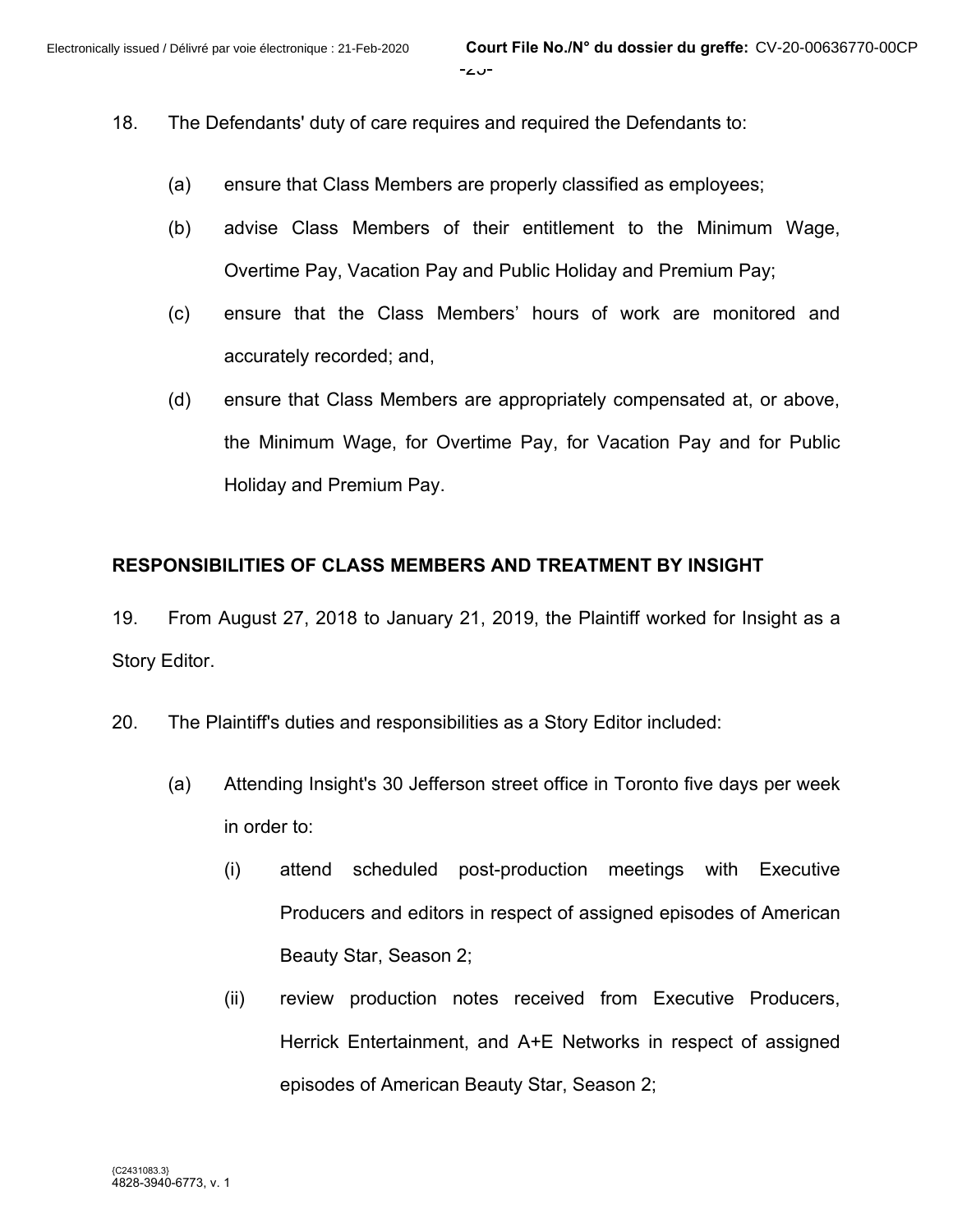- (iii) screen and organize show footage received from Herrick Entertainment for assigned episodes of American Beauty Star, Season 2;
- (iv) supervise and direct the editing of assigned episodes of American Beauty Star, Season 2 in conjunction with editors;
- (v) implement changes to "rough cuts" and "fine cuts" of assigned episodes of American Beauty Star, Season 2, in conjunction with editors based on production notes received from Insight's Executive Producers, Herrick Entertainment, and/or A+E Networks; and,
- (vi) attend any other meetings or perform any other duties as directed by Insight.

21. The Plaintiff was expected to report to Insight's Jefferson street office to meet Insight's pre-determined post-production schedule for American Beauty Star, Season 2.

22. The Plaintiff's relationship with Insight and its production schedules is consistent with the relationships of all Class Members with Insight.

23. At all material times, the Plaintiff and the other Class Members were explicitly directed as to how, where and when they could perform their duties for Insight.

24. The Defendants required or permitted the Plaintiff to work between approximately 60 and 70 hours per week.

25. The Plaintiff relied on the Defendants in good faith and was unaware while working for the Defendants or afterwards that the Plaintiff was entitled to the Minimum Wage, Overtime Pay, Vacation Pay and Public Holiday and Premium Pay.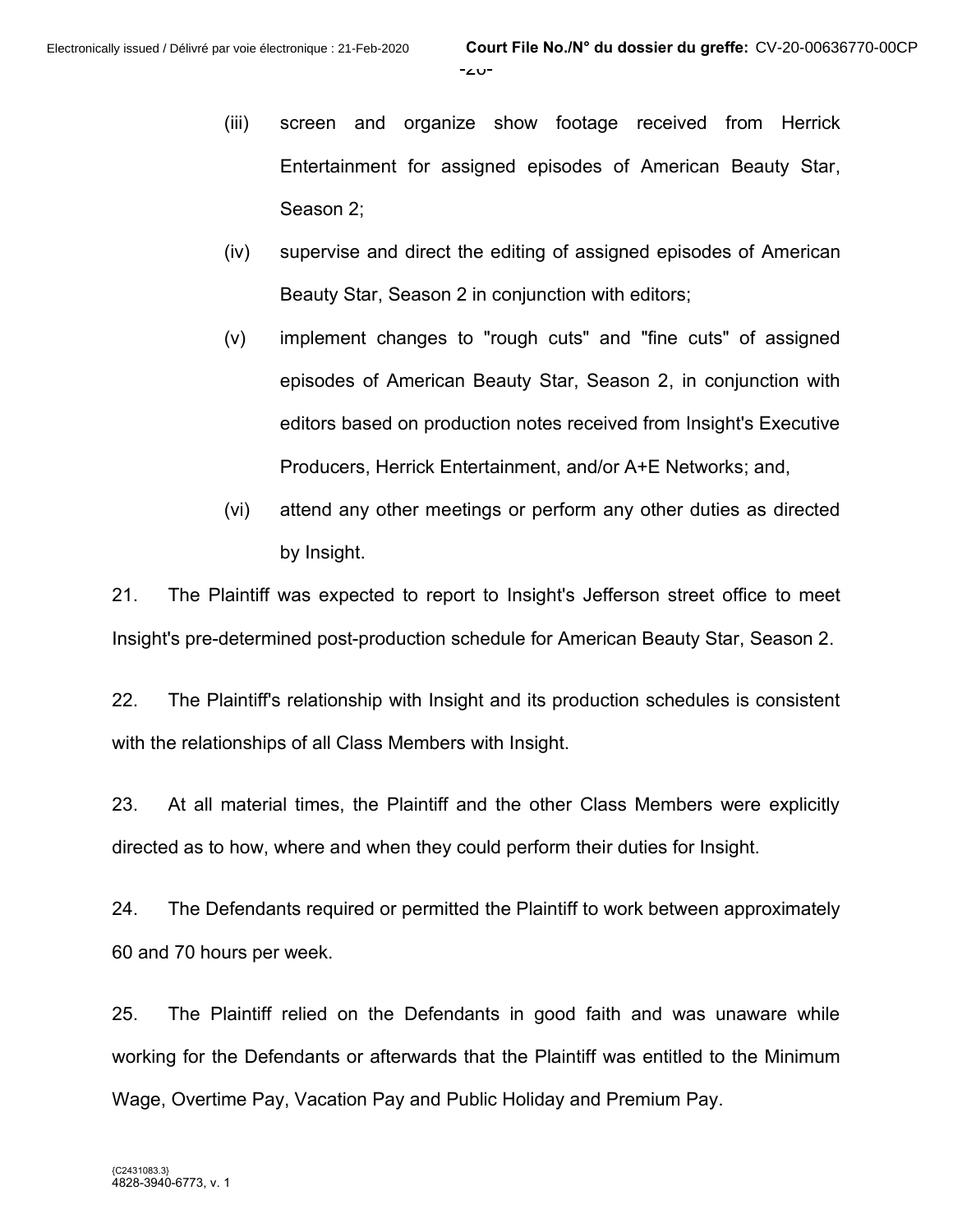26. The Plaintiff did not become aware she was eligible as an employee for Minimum Wage, Overtime Pay, Vacation Pay and Public Holiday and Premium Pay because the Defendants had continually misrepresented her actual eligibility and entitlement to such pay.

27. At all material times, some of the Class Members were explicitly and incorrectly informed they were not employees of Insight.

28. During the course of her work with Insight, the Plaintiff was expressly told that she was not entitled to Overtime Pay because the Plaintiff herself had chosen to have an independent contractor/loan-out relationship rather than an employment relationship.

29. During the course of her work with Insight, the Plaintiff repeatedly inquired about her expected hours of work and her entitlement to Overtime Pay, and was informed that she was not entitled to amounts in addition to her regular rate of pay.

30. The Defendants required the Plaintiff and the other Class Members to work hours in excess of the Overtime Threshold without Overtime Pay, contrary to their contractual terms.

31. Class Members who were required by the Defendants to submit timesheets were provided with timesheets that had been pre-completed by the Defendants which indicated a certain number of hours worked (e.g. 40 hours per week), regardless of the actual number of hours worked by Class Members on a particular day or during a particular week.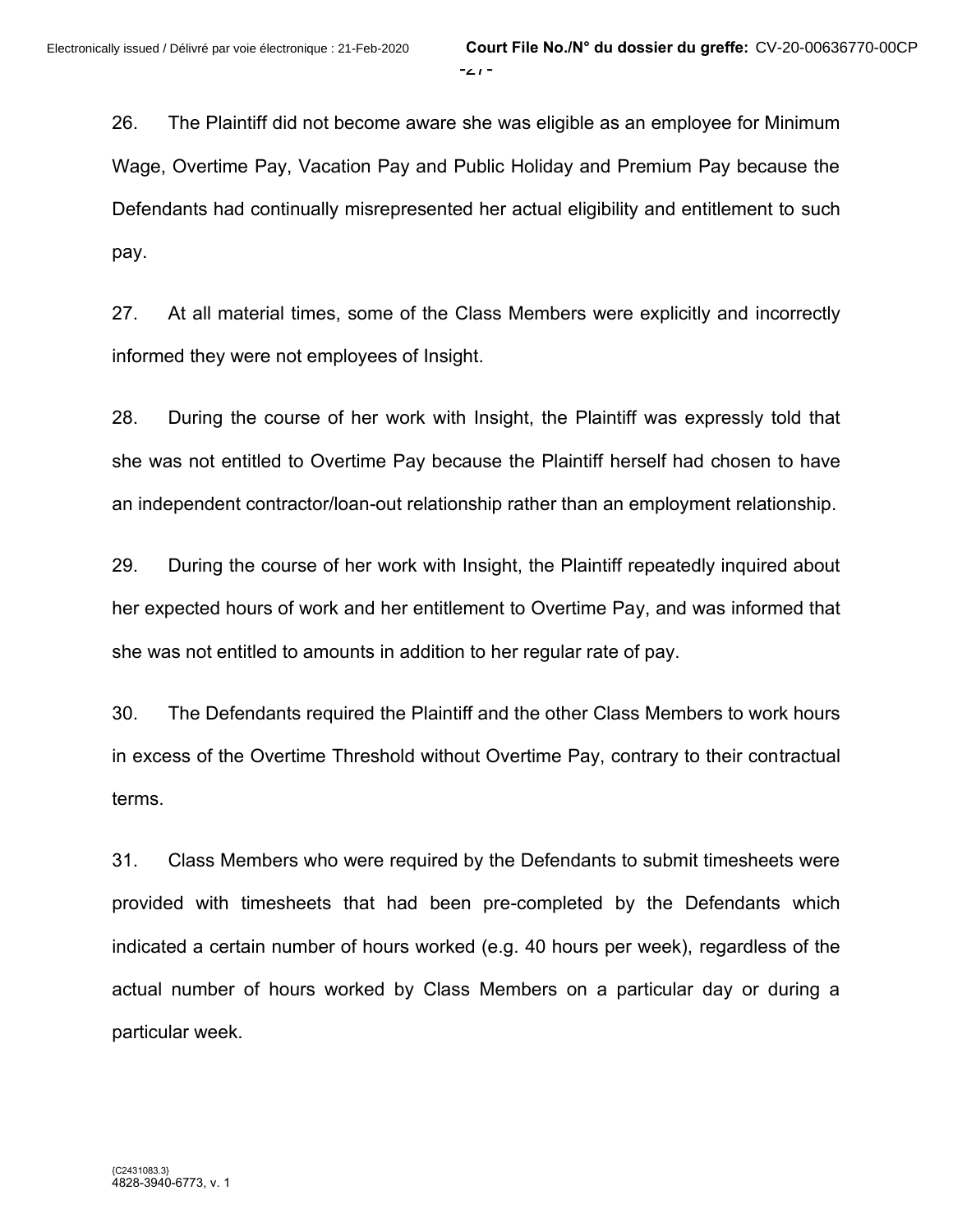32. Class Members who were misclassified as independent contractors and/or corporate loan-outs were required to submit invoices every two weeks, based on the Defendants' requests that Class Members do so.

33. The Defendants failed to compensate the Plaintiff and the other Class Members for Vacation Pay, contrary to their contractual terms.

34. The Defendants failed to compensate the Plaintiff and the other Class Members for Public Holiday and Premium Pay, contrary to their contractual terms.

## **SYSTEMIC CLASSIFICATION AS "INDEPENDENT CONTRACTORS"**

35. The Defendants systemically classified several Class Members as "independent contractors".

36. Insight further required and/or permitted the Class Members to regularly work hours without receiving the Minimum Wage, Overtime Pay, Vacation Pay or Public Holiday and Premium Pay, under the misrepresentation from Insight that Class Members were independent contractors.

37. The Defendants were aware that the Class Members relied on the Defendants to advise them properly of their employment status and eligibility for Minimum Wage, Overtime Pay, Vacation Pay and Public Holiday and Premium Pay, and to fulfill their contractual and statutory employment responsibilities to keep track of and pay the Class Members for their hours worked.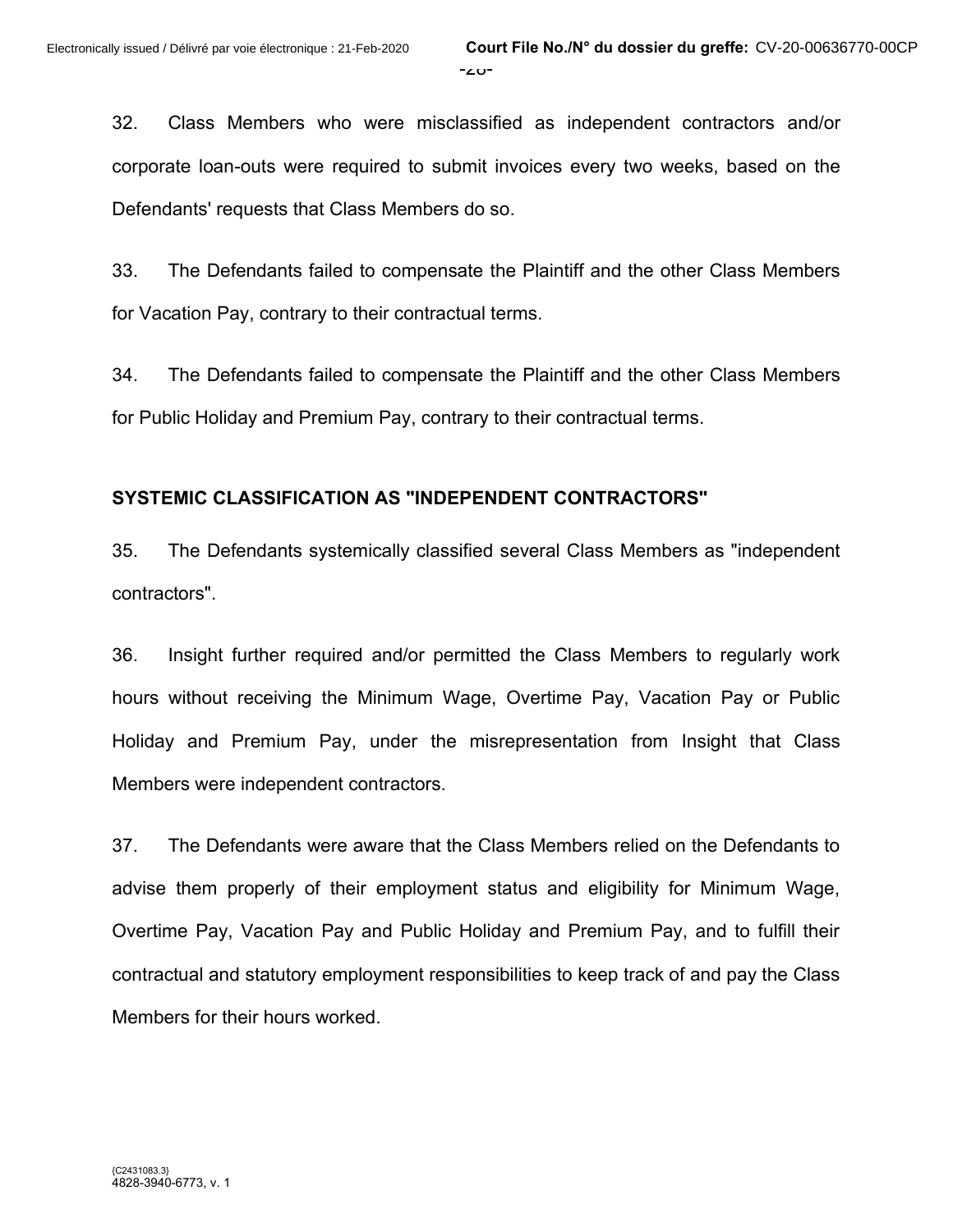38. The Defendants exerted pervasive pressure on Class Members to work hours in excess of the Overtime Threshold. Particulars of such pressure include the fact that Insight Executive Producers would insist upon Class Members meeting the deadlines set by Insight's pre-determined production schedules, regardless of the number of hours of work required in a day or week in order to meet those deadlines.

## **SYSTEMIC BREACH OF THE** *ESA*

39. The Defendants have systemically breached the provisions of the *ESA* with respect to all Class Members by:

- (a) failing to ensure that all Class Members were properly classified as employees;
- (b) failing to advise Class Members of their entitlement to Minimum Wage, Overtime Pay, Vacation Pay and Public Holiday and Premium Pay;
- (c) failing to ensure that the Class Members' hours of work were monitored and accurately recorded;
- (d) requiring and/or permitting the Class Members to work hours for which it failed to compensate at a rate equal to, or above, the Minimum Wage;
- (e) requiring and/or permitting the Class Members to work hours in excess of the Overtime Threshold but failing to ensure that Class Members were compensated for Overtime Pay;
- (f) failing to compensate Class Members for Vacation Pay; and,
- (g) failing to compensate Class Members for Public Holiday and Premium Pay.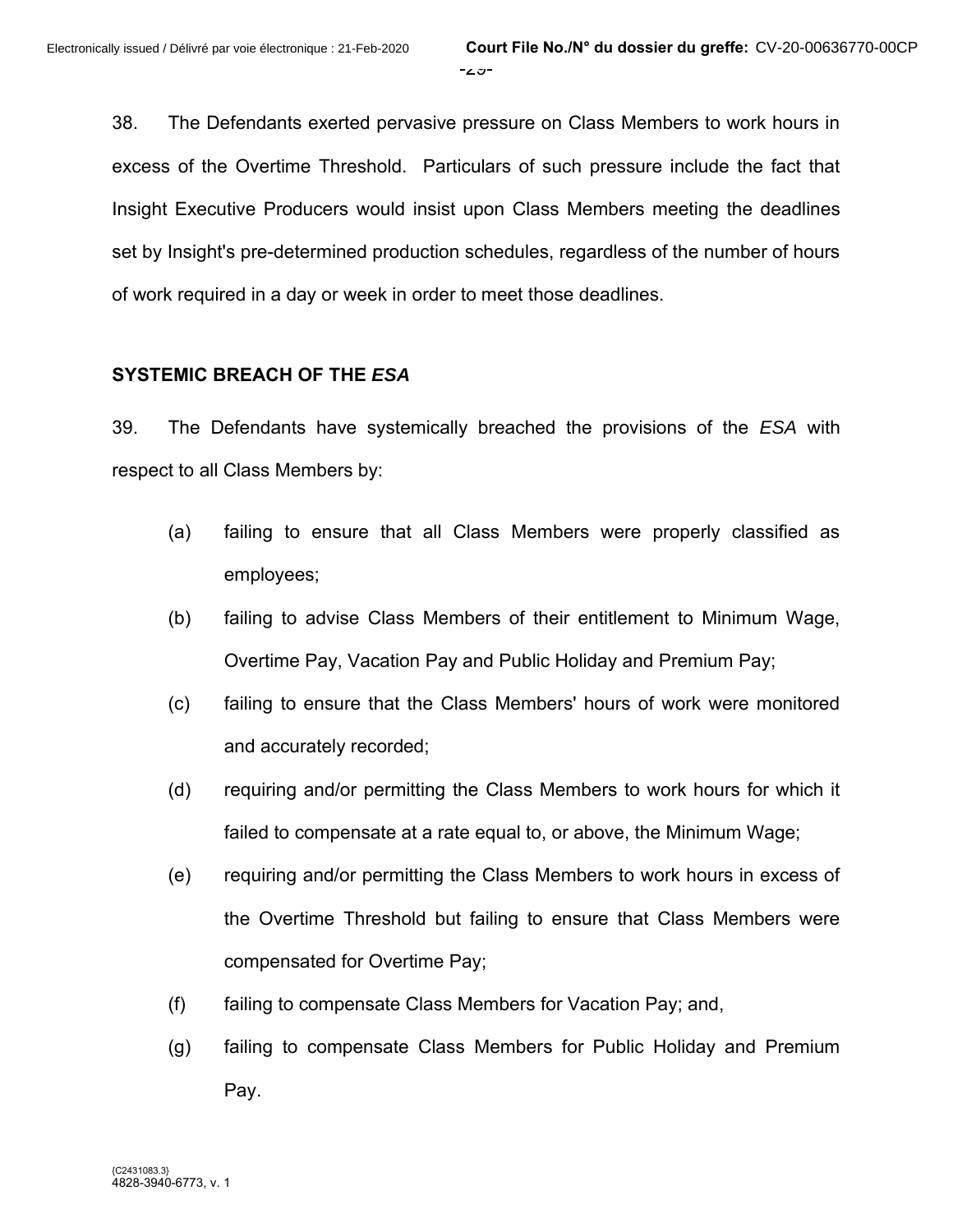40. Insight's misclassification of some Class Members as purported independent contractors and denial of Minimum Wage, Overtime Pay, Vacation Pay and Public Holiday and Premium Pay to Class Members is in violation of the *ESA* and is unlawful.

41. To the extent that any contracts purport to designate the Class Members as independent contractors or individual corporations and exclude the Class Members from eligibility for the Minimum Wage, Overtime Pay, Vacation Pay, Public Holiday and Premium Pay or any other minimum requirement of the *ESA*, such contracts and or provisions are void and unenforceable.

#### **SYSTEMIC BREACH OF CONTRACT AND BREACH OF DUTY OF GOOD FAITH**

42. The Defendants have systemically breached and continue to systemically breach the contracts with the Class Members and the contractual duty of good faith owed to the Class Members by:

- (a) improperly and arbitrarily misclassifying many Class Members as independent contractors;
- (b) misrepresenting to many Class Members that the Class Members were independent contractors;
- (c) failing to monitor and keep track of the hours worked by the Class Members; and,
- (d) requiring and/or permitting the Class Members to work regular hours and hours in excess of the Overtime Threshold but failing to compensate the Class Members as required for the Minimum Wage, Overtime Pay, Vacation Pay or Public Holiday and Premium Pay.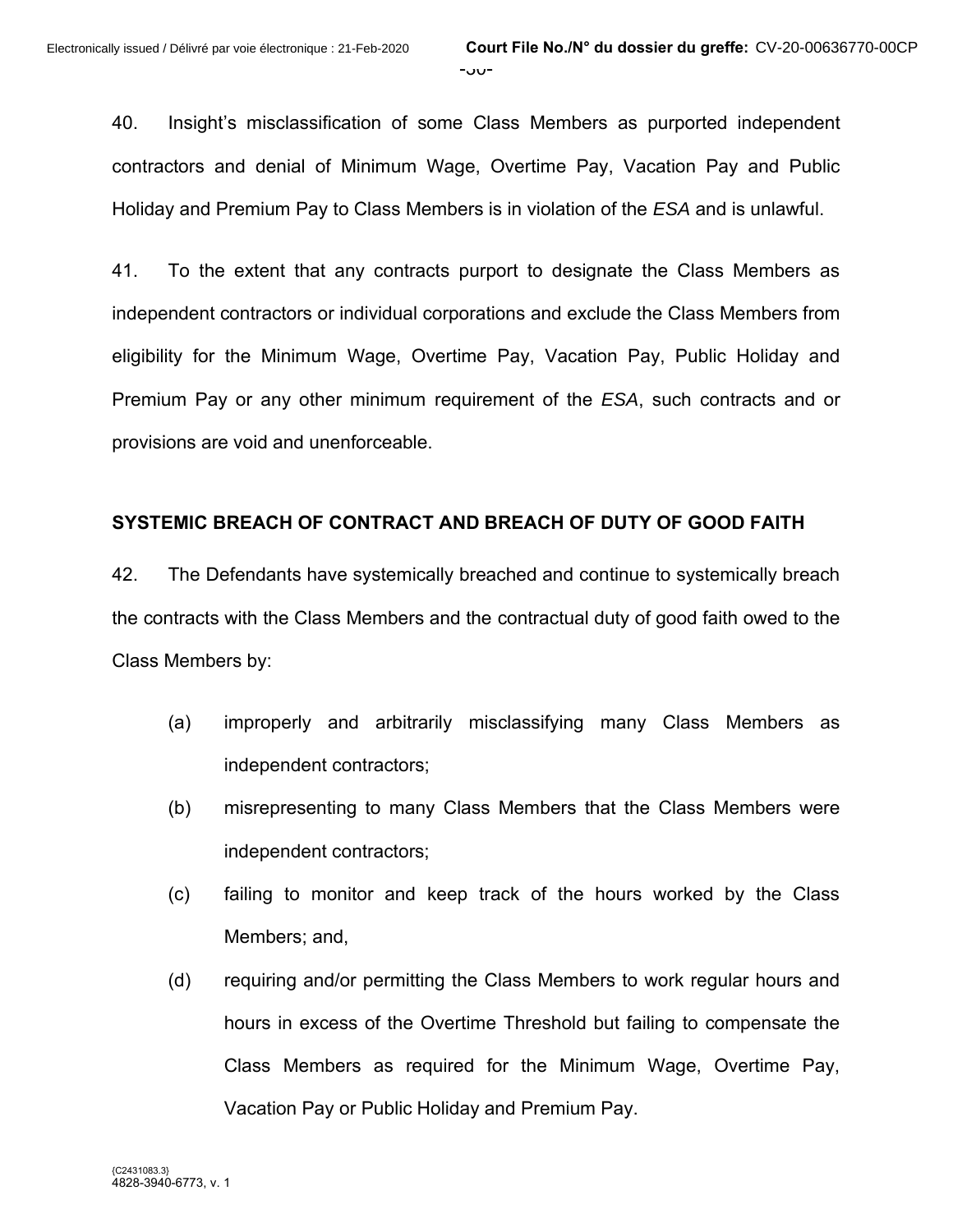43. There was no legitimate basis for the Defendants' arbitrary designation of some Class Members as independent contractors and ineligibility for Minimum Wage, Overtime Pay, Vacation Pay and Public Holiday and Premium Pay, which was contrary to the employees' express or implied terms of contract with the Defendants. Such classification and exclusion is contrary to the terms of the *ESA*, which are incorporated as express or implied terms of the contracts.

44. Such breaches have been and are ongoing and continuous in respect of the Class Members since at least approximately 2001.

#### **SYSTEMIC NEGLIGENCE**

45. Insight owed the Plaintiff and the Class Members a duty to take reasonable steps to properly characterize the employment relationship when retaining the Class Members to perform work on its productions. Insight systemically breached that duty by:

- (a) improperly and arbitrarily misclassifying certain Class Members as independent contractors;
- (b) misrepresenting to the Class Members that the Class Members were independent contractors;
- (c) failing to monitor and keep track of the hours worked by the Class Members; and,
- (d) requiring and/or permitting the Class Members to work regular hours and hours in excess of the Overtime Threshold but failing to compensate the Class Members as required for the Minimum Wage, Overtime Pay, Vacation Pay or Public Holiday and Premium Pay.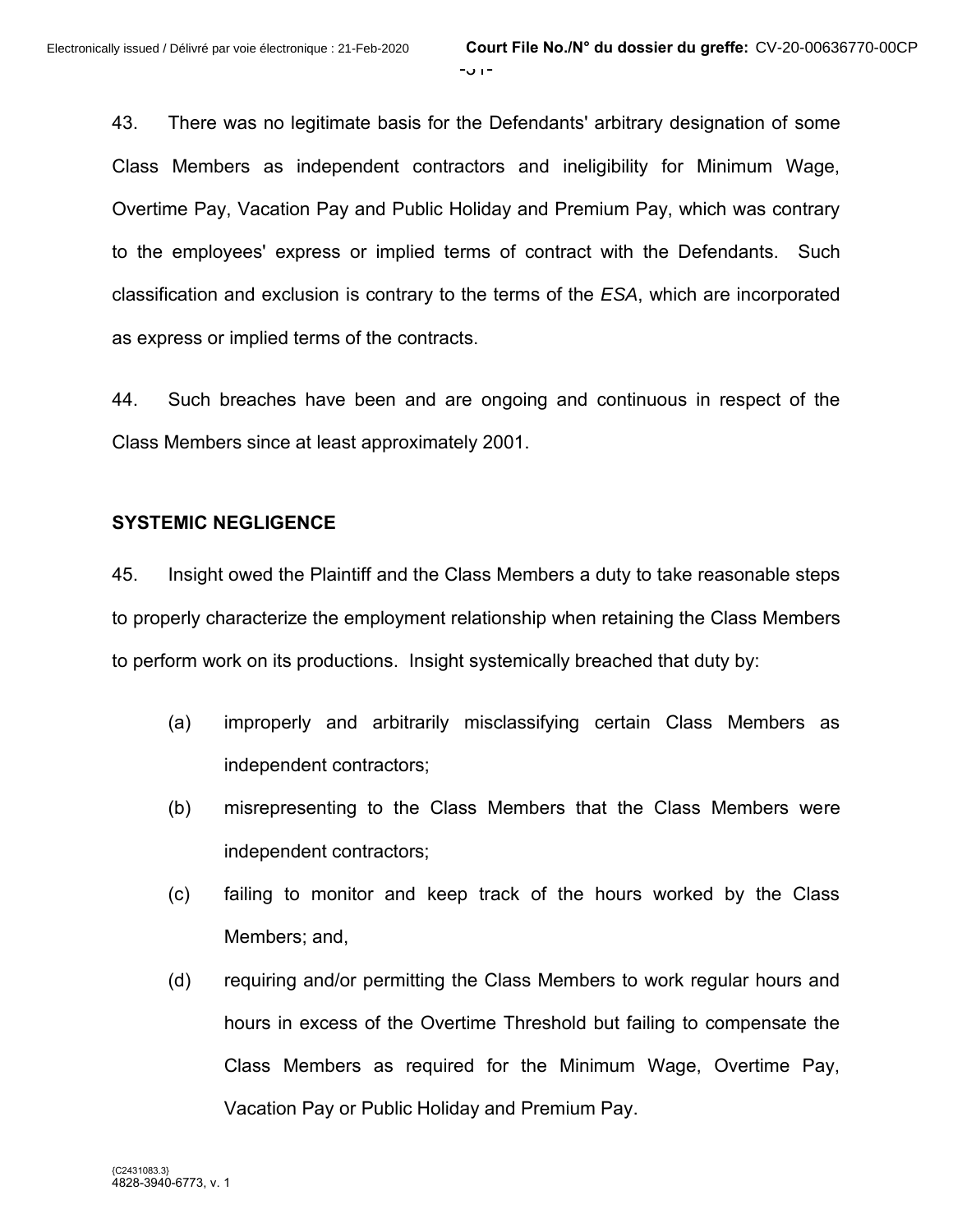46. As a result of Insight's negligence in mischaracterizing the relationship between Insight and the Class Members, the Class Members have suffered damages and losses, including lost Minimum Wages, Overtime Pay, Vacation Pay, Public Holiday and Premium Pay, and any consequential damages resulting from the determination that the Class Members are/were employees of the Defendants and not independent contractors, all of which were reasonably foreseeable to Insight.

#### **UNJUST ENRICHMENT**

47. The Defendants have been unjustly enriched as a result of receiving the benefit of the unpaid hours worked by the Class Members.

48. The Class Members have suffered a corresponding deprivation, in the form of the Minimum Wages, Overtime Pay, Vacation Pay and Public Holiday and Premium Pay that is owed to them.

49. There is no juristic reason for the Defendants' unjust enrichment and the Class Members' corresponding deprivation. The systemic exclusion of the Class Members from their contractual and statutory entitlements is unlawful.

50. The Defendants' unjust enrichment has been continuous and ongoing since at least approximately 2001.

51. As a result of the Defendants' breaches of the *ESA*, breaches of contract, negligence, and/or unjust enrichment, the Class Members have suffered damages and losses, including lost Minimum Wages, Overtime Pay, Vacation Pay, Public Holiday and Premium Pay, and any consequential damages resulting from the determination that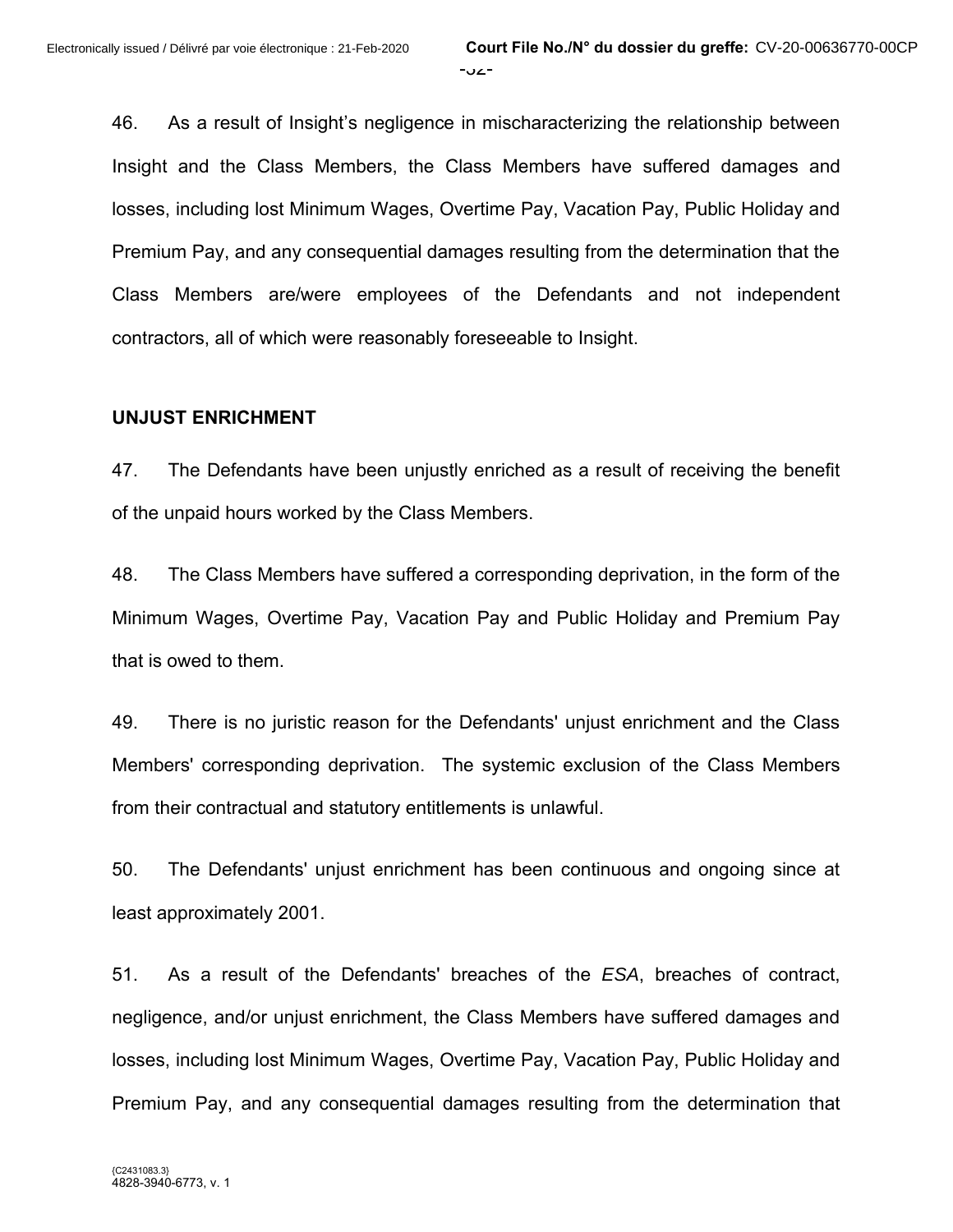some of the Class Members are/were employees of the Defendants and not independent contractors.

52. Furthermore, the Defendants' arbitrary and incorrect misclassification of certain Class Members as independent contractors and exclusion from Minimum Wage, Overtime Pay, Vacation Pay and Public Holiday and Premium Pay, coupled with the Defendants' requirement that the Class Members work hours in excess the Overtime Threshold, was high handed and callous. The Defendants were in a position of power over vulnerable employees and owed them a duty of good faith, which the Defendants flagrantly breached to increase its profits at the expense of the Class Members. Such conduct warrants an award of punitive damages.

53. Moreover, the Defendants' arbitrary and incorrect misclassification of the Class members as independent contractors caused the Class Members to erroneously pay the employer component of CPP and/or EI contributions on their income. Such employer contributions ought to have been made by Insight on their behalves, instead the Class Members paid those contributions directly. The Defendants' misclassification thereby caused compensable damages to the Class Members for which sufficient reimbursement should be awarded.

- 54. The Plaintiff pleads and relies on upon the following statutes and regulations:
	- (a) the *Employment Standards Act, 2000*, S.O. 2000, c. 41;
	- (b) the *Employment Standards Act, 2000*, S.O. 2000, c. 41, O. Reg. 285/01; and,
	- (c) the *Class Proceedings Act, 1992*, S.O. 1992, c. 6.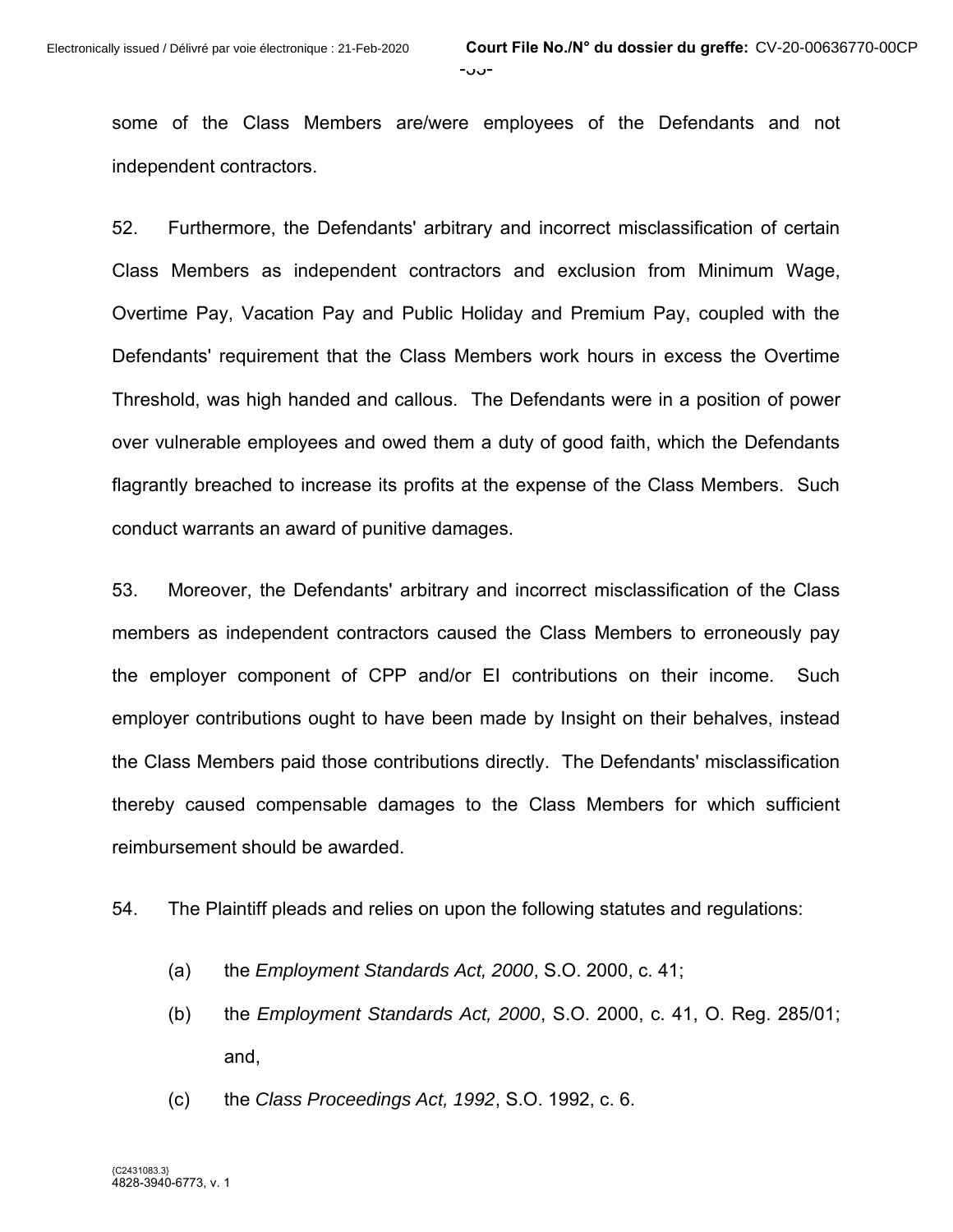-34-

55. The Plaintiff proposes that this action be tried in Toronto.

February 21, 2020 **CAVALLUZZO LLP** 

474 Bathurst Street, Suite 300

Toronto ON M5T 2S6

**Stephen J. Moreau, LSO# 48750Q Genevieve Cantin, LSO# 69073S**

Tel: 416-964-1115 Fax: 416-964-5895

Lawyers for the Plaintiff